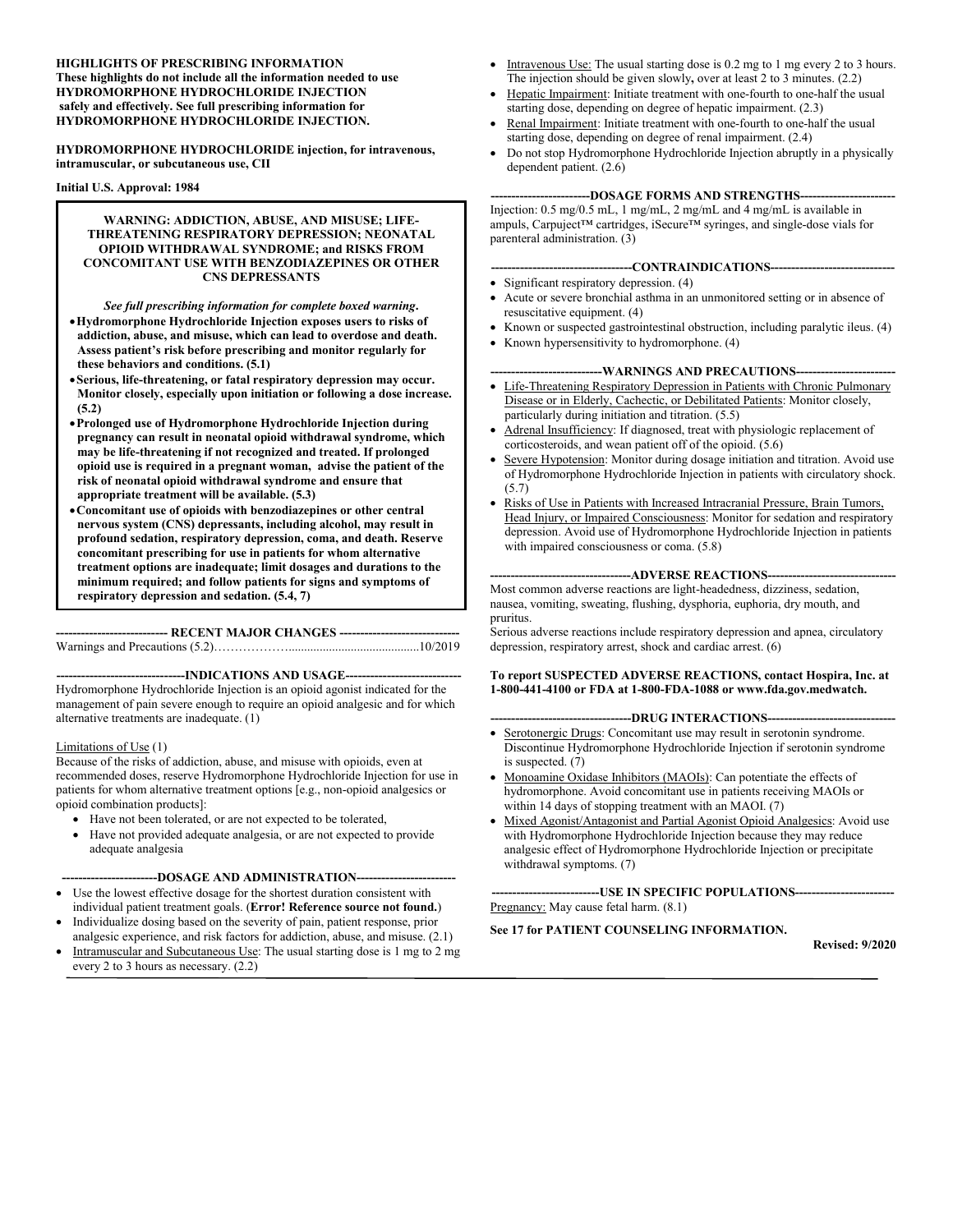#### **FULL PRESCRIBING INFORMATION: CONTENTS\***

#### **WARNING: ADDICTION, ABUSE, AND MISUSE;**

**LIFE-THREATENTING RESPIRATORY DEPRESSION; NEONATAL OPIOID WITHDRAWAL SYNDROME; and RISKS FROM CONCOMITANT USE WITH BENZODIAZEPINES OR OTHER CNS DEPRESSANTS**

- **1 INDICATIONS AND USAGE**
- **2 DOSAGE AND ADMINISTRATION**
	- 2.1 Important Dosage and Administration Instructions
	- 2.2 Initial Dosage<br>2.3 Dosage Modif
	- 2.3 Dosage Modifications in Patients with Hepatic Impairment
	- 2.4 Dosage Modifications in Patients with Renal Impairment
	- 2.5 Titration and Maintenance of Therapy
	- 2.6 Discontinuation of Hydromorphone Hydrochloride Injection
- **3 DOSAGE FORMS AND STRENGTHS**

#### **4 CONTRAINDICATIONS**

- **5 WARNINGS AND PRECAUTIONS**
	- 5.1 Addiction, Abuse, and Misuse
	- 5.2 Life-Threatening Respiratory Depression
	- 5.3 Neonatal Opioid Withdrawal Syndrome
	- 5.4 Risks from Concomitant Use with Benzodiazepines or Other CNS Depressants
	- 5.5 Life-Threatening Respiratory Depression in Patients with Chronic Pulmonary Disease or in Elderly, Cachectic, or Debilitated Patients
	- 5.6 Adrenal Insufficiency
	- 5.7 Severe Hypotension
	- 5.8 Risks of Use in Patients with Increased Intracranial Pressure, Brain Tumors, Head Injury, or Impaired Consciousness
	- 5.9 Risks of Use in Patients with Gastrointestinal Conditions
	- 5.10 Increased Risk of Seizures in Patients with Seizure Disorders
- 5.11 Withdrawal
- 5.12 Risks of Driving and Operating Machinery
- 5.13 Increased Risk of Hypotension and Respiratory Depression with Rapid Intravenous Administration
- **6 ADVERSE REACTIONS**
- **7 DRUG INTERACTIONS**
- **8 USE IN SPECIFIC POPULATIONS**
	- 8.1 Pregnancy
	- 8.2 Lactation
	- 8.3 Females and Males of Reproductive Potential
	- 8.4 Pediatric Use
	- 8.5 Geriatric Use
	- 8.6 Hepatic Impairment
	- 8.7 Renal Impairment
- **9 DRUG ABUSE AND DEPENDENCE**
	- 9.1 Controlled Substance
	- 9.2 Abuse
	- 9.3 Dependence
- **10 OVERDOSAGE**
- **11 DESCRIPTION**

 $\mathcal{L}_\mathcal{L} = \{ \mathcal{L}_\mathcal{L} = \{ \mathcal{L}_\mathcal{L} = \{ \mathcal{L}_\mathcal{L} = \{ \mathcal{L}_\mathcal{L} = \{ \mathcal{L}_\mathcal{L} = \{ \mathcal{L}_\mathcal{L} = \{ \mathcal{L}_\mathcal{L} = \{ \mathcal{L}_\mathcal{L} = \{ \mathcal{L}_\mathcal{L} = \{ \mathcal{L}_\mathcal{L} = \{ \mathcal{L}_\mathcal{L} = \{ \mathcal{L}_\mathcal{L} = \{ \mathcal{L}_\mathcal{L} = \{ \mathcal{L}_\mathcal{$ 

- **12 CLINICAL PHARMACOLOGY**
	- 12.1 Mechanism of Action
	- 12.2 Pharmacodynamics
	- 12.3 Pharmacokinetics
- **13 NONCLINICAL TOXICOLOGY**
- 13.1 Carcinogenesis, Mutagenesis, Impairment of Fertility
- **16 HOW SUPPLIED/STORAGE AND HANDLING**
- **17 PATIENT COUNSELING INFORMATION**

\* Sections or subsections omitted from the full prescribing information are not listed.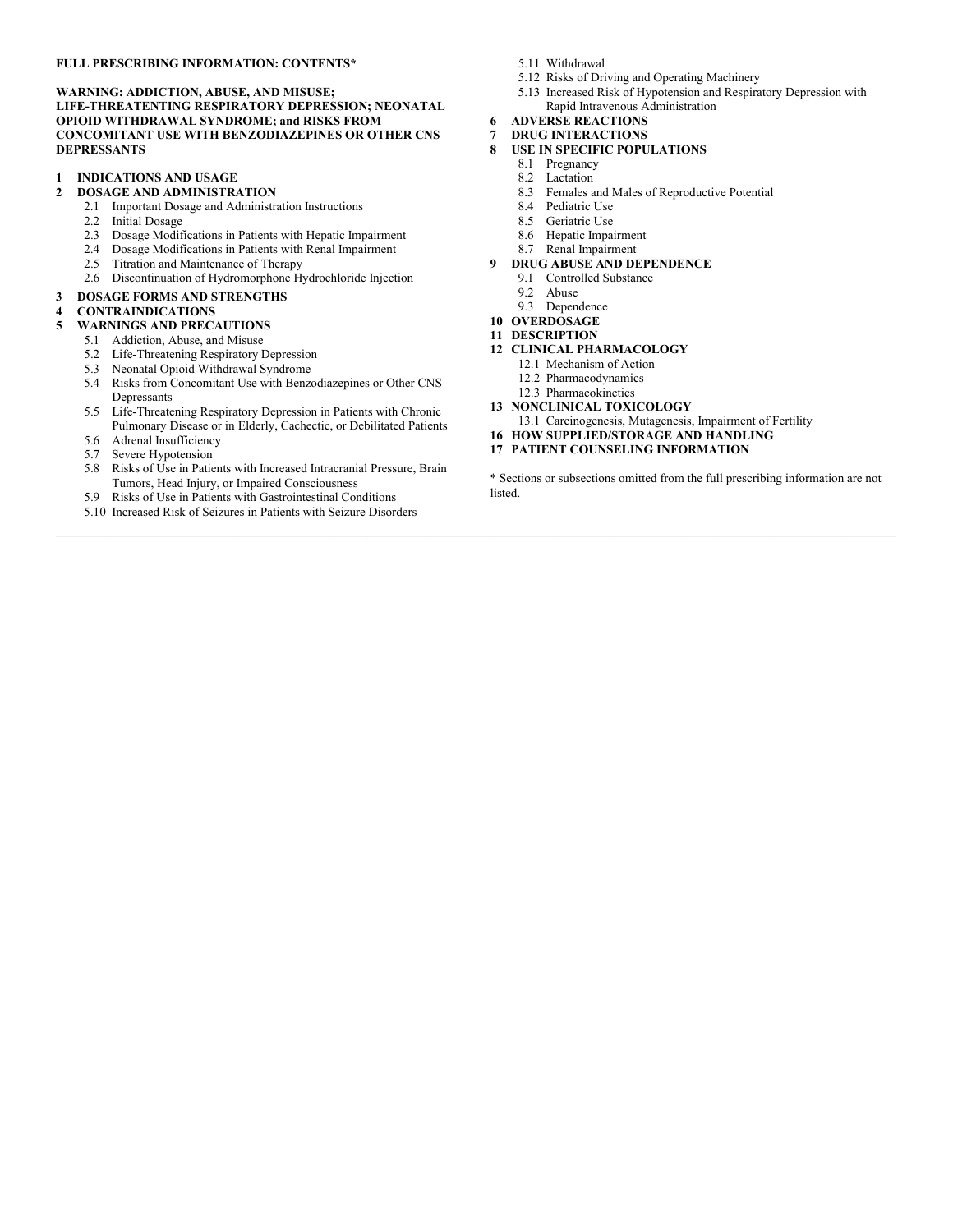### **FULL PRESCRIBING INFORMATION**

#### **WARNING: ADDICTION, ABUSE, AND MISUSE; LIFE-THREATENING RESPIRATORY DEPRESSION; NEONATAL OPIOID WITHDRAWAL SYNDROME; and RISK FROM CONCOMITANT USE WITH BENZODIAZEPINES OR OTHER CNS DEPRESSANTS**

#### **Addiction, Abuse, and Misuse**

**Hydromorphone Hydrochloride Injection exposes patients and other users to the risks of opioid addiction, abuse, and misuse, which can lead to overdose and death. Assess each patient's risk prior to prescribing Hydromorphone Hydrochloride Injection, and monitor all patients regularly for the development of these behaviors and conditions** *[See Warnings and Precautions (5.1)]***.** 

#### **Life-Threatening Respiratory Depression**

**Serious, life-threatening, or fatal respiratory depression may occur with use of Hydromorphone Hydrochloride Injection. Monitor for respiratory depression, especially during initiation of Hydromorphone Hydrochloride Injection or following a dose increase** *[See Warnings and Precautions (5.2)].* 

#### **Neonatal Opioid Withdrawal Syndrome**

**Prolonged use of Hydromorphone Hydrochloride Injection during pregnancy can result in neonatal opioid withdrawal syndrome, which may be life-threatening if not recognized and treated, and requires management according to protocols developed by neonatology experts. If opioid use is required for a prolonged period in a pregnant woman, advise the patient of the risk of neonatal opioid withdrawal syndrome and ensure that appropriate treatment will be available** *[See Warnings and Precautions (5.3)]***.** 

#### **Risks From Concomitant Use With Benzodiazepines Or Other CNS Depressants Concomitant use of opioids with benzodiazepines or other central nervous system (CNS) depressants, including alcohol, may result in profound sedation, respiratory depression, coma, and death** *[see Warnings and Precautions (5.4), Drug Interactions (7)].*

- **• Reserve concomitant prescribing of Hydromorphone Hydrochloride Injection and benzodiazepines or other CNS depressants for use in patients for whom alternative treatment options are inadequate.**
- **• Limit dosages and durations to the minimum required.**
- **• Follow patients for signs and symptoms of respiratory depression and sedation.**

#### **1 INDICATIONS AND USAGE**

Hydromorphone Hydrochloride Injection is indicated for the management of pain severe enough to require an opioid analgesic and for which alternative treatments are inadequate.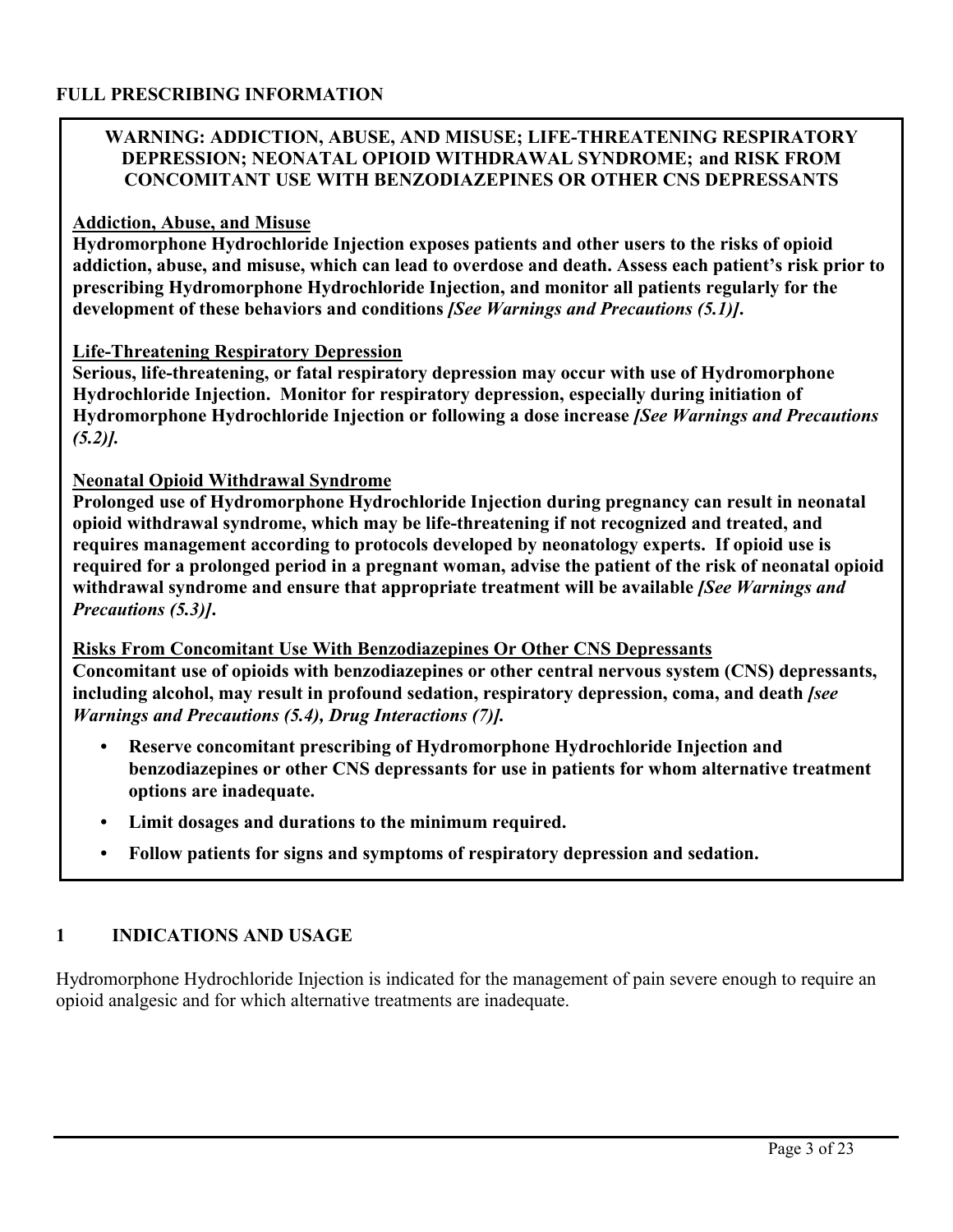### Limitations of Use

Because of the risks of addiction, abuse, and misuse with opioids, even at recommended doses *[see Warnings and Precautions (5.1)]*, reserve Hydromorphone Hydrochloride Injection for use in patients for whom alternative treatment options [e.g., non-opioid analgesics or opioid combination products]:

- Have not been tolerated, or are not expected to be tolerated,
- Have not provided adequate analgesia, or are not expected to provide adequate analgesia

## **2 DOSAGE AND ADMINISTRATION**

#### **2.1 Important Dosage and Administration Instructions**

- Use the lowest effective dosage for the shortest duration consistent with individual patient treatment goals *[see Warnings and Precautions (5)].*
- Initiate the dosing regimen for each patient individually, taking into account the patient's severity of pain, patient response, prior analgesic treatment experience, and risk factors for addiction, abuse, and misuse *[see Warnings and Precautions (5.1)]*.
- Monitor patients closely for respiratory depression, especially within the first 24-72 hours of initiating therapy and following dosage increases with Hydromorphone Hydrochloride Injection and adjust the dosage accordingly *[see Warnings and Precautions (5.2)].*
- Inspect parenteral drug products visually for particulate matter and discoloration prior to administration, whenever solution and container permit. A slight yellowish discoloration may develop in Hydromorphone Hydrochloride Injection ampuls. No loss of potency has been demonstrated. Hydromorphone Hydrochloride Injection is physically compatible and chemically stable for at least 24 hours at 25°C protected from light in most common large volume parenteral solutions.
- Discard any unused portion in an appropriate manner.

#### **2.2 Initial Dosage**

#### Use of Hydromorphone Hydrochloride Injection as the First Opioid Analgesic

#### *Subcutaneous or Intramuscular Administration*

The usual starting dose is 1 mg to 2 mg every 2 to 3 hours as necessary for pain. Depending on the clinical situation, the initial starting dose may be lowered in patients who are opioid naïve.

#### *Intravenous Administration*

The initial starting dose is 0.2 mg to 1 mg every 2 to 3 hours as necessary for pain control. Intravenous administration should be given slowly, over at least 2 to 3 minutes, depending on the dose. Titrate the dose to achieve acceptable pain management and tolerable adverse events. The initial dose should be reduced in the elderly or debilitated and may be lowered to 0.2 mg.

#### Conversion from Other Opioids to Hydromorphone Hydrochloride Injection

There is inter-patient variability in the potency of opioid drugs and opioid formulations. Therefore, a conservative approach is advised when determining the total daily dosage of Hydromorphone Hydrochloride Injection. It is safer to underestimate a patient's 24-hour Hydromorphone Hydrochloride Injection dosage than to overestimate the 24-hour Hydromorphone Hydrochloride Injection dosage and manage an adverse reaction due to overdose. If the decision is made to convert to Hydromorphone Hydrochloride Injection from another opioid analgesic using publicly available data, convert the current total daily amount(s) of opioid(s) received to an equivalent total daily dose of Hydromorphone Hydrochloride Injection and reduce by one-half due to the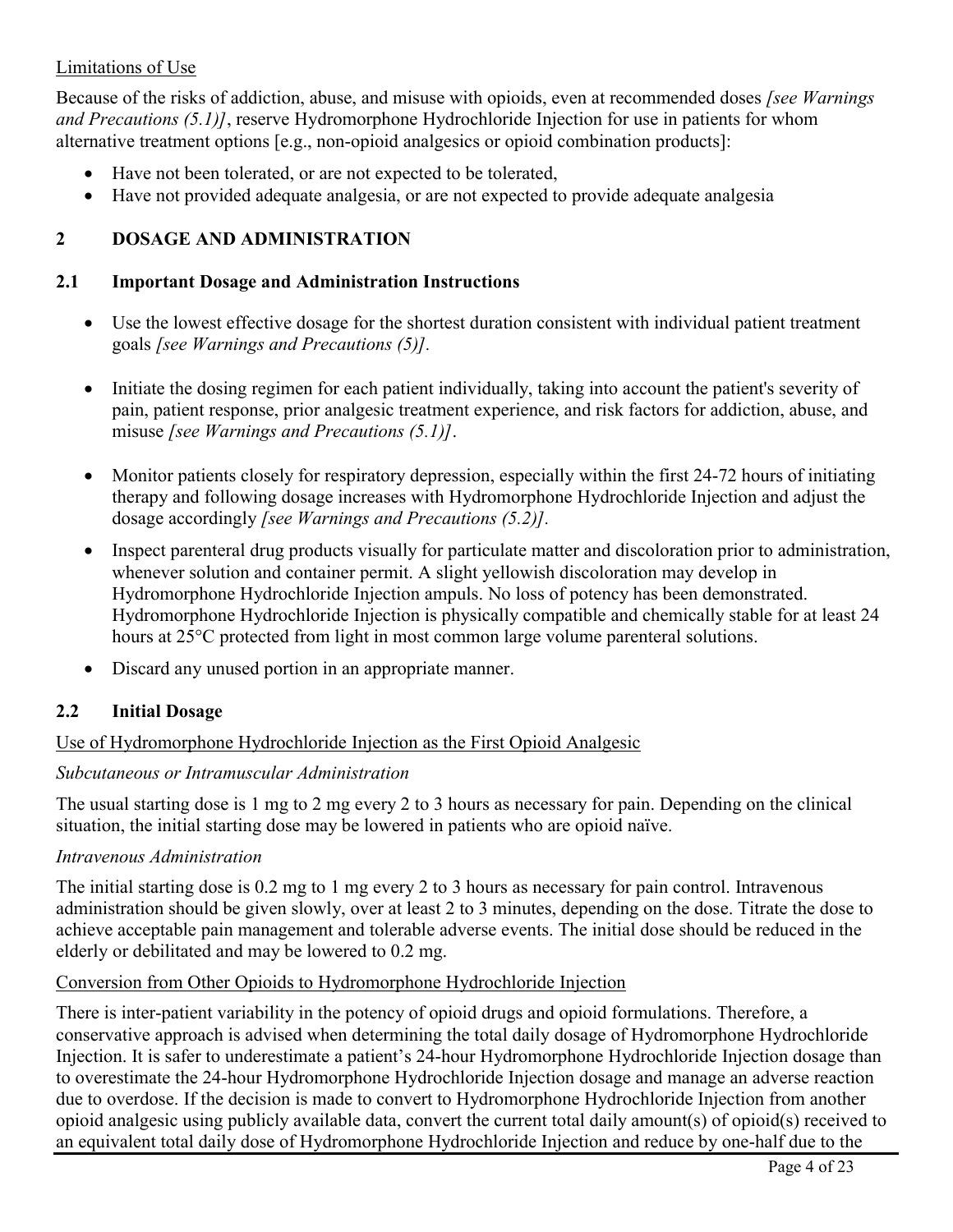possibility of incomplete cross tolerance. Divide the new total amount by the number of doses permitted based on dosing interval (e.g., 8 doses for every-three-hour dosing). Titrate the dose according to the patient's response.

## **2.3 Dosage Modifications in Patients with Hepatic Impairment**

Start patients with hepatic impairment on one-fourth to one-half the usual dose of Hydromorphone Hydrochloride Injection depending on the extent of impairment *[see Clinical Pharmacology, Pharmacokinetics and Metabolism (12.3)]*.

## **2.4 Dosage Modifications in Patients with Renal Impairment**

Start patients with renal impairment on one-fourth to one-half the usual starting dose of Hydromorphone Hydrochloride Injection depending on the degree of impairment *[see Clinical Pharmacology, Pharmacokinetics (12.3)].*

## **2.5 Titration and Maintenance of Therapy**

Individually titrate Hydromorphone Hydrochloride Injection to a dose that provides adequate analgesia and minimizes adverse reactions. Continually reevaluate patients receiving Hydromorphone Hydrochloride Injection to assess the maintenance of pain control and the relative incidence of adverse reactions, as well as monitoring for the development of addiction, abuse, or misuse *[see Warnings and Precautions (5.1)]*. Frequent communication is important among the prescriber, other members of the healthcare team, the patient, and the caregiver/family during periods of changing analgesic requirements, including initial titration.

If the level of pain increases after dosage stabilization, attempt to identify the source of increased pain before increasing the Hydromorphone Hydrochloride Injection dosage. If unacceptable opioid-related adverse reactions are observed, consider reducing the dosage. Adjust the dosage to obtain an appropriate balance between management of pain and opioid-related adverse reactions.

## **2.6 Discontinuation of Hydromorphone Hydrochloride Injection**

When a patient who has been taking Hydromorphone Hydrochloride Injection regularly and may be physically dependent no longer requires therapy with Hydromorphone Hydrochloride Injection, taper the dose gradually, by 25% to 50% every 2 to 4 days, while monitoring carefully for signs and symptoms of withdrawal. If the patient develops these signs or symptoms, raise the dose to the previous level and taper more slowly, either by increasing the interval between decreases, decreasing the amount of change in dose, or both. Do not abruptly discontinue Hydromorphone Hydrochloride Injection in a physically-dependent patient *[see Warnings and Precautions (5.11), Drug Abuse and Dependence (9.3)]*.

## **3 DOSAGE FORMS AND STRENGTHS**

Hydromorphone Hydrochloride Injection, USP is available as:

| • Ampuls                             | 1 mg/mL, 2 mg/mL, and 4 mg/mL                          |
|--------------------------------------|--------------------------------------------------------|
| • Carpuject <sup>TM</sup> cartridges | 1 mg/mL, 2 mg/mL, and 4 mg/mL                          |
| • iSecure <sup>TM</sup> Syringes     | $0.5 \text{ mg}/0.5 \text{ mL}$ , 1 mg/mL, and 2 mg/mL |
| $\bullet$ Vials                      | $2 \text{ mg/mL}$                                      |

The drug product is a clear, colorless to nearly colorless aqueous sterile solution. Each 1 mL of sterile solution contains 1 mg, 2 mg or 4 mg hydromorphone hydrochloride.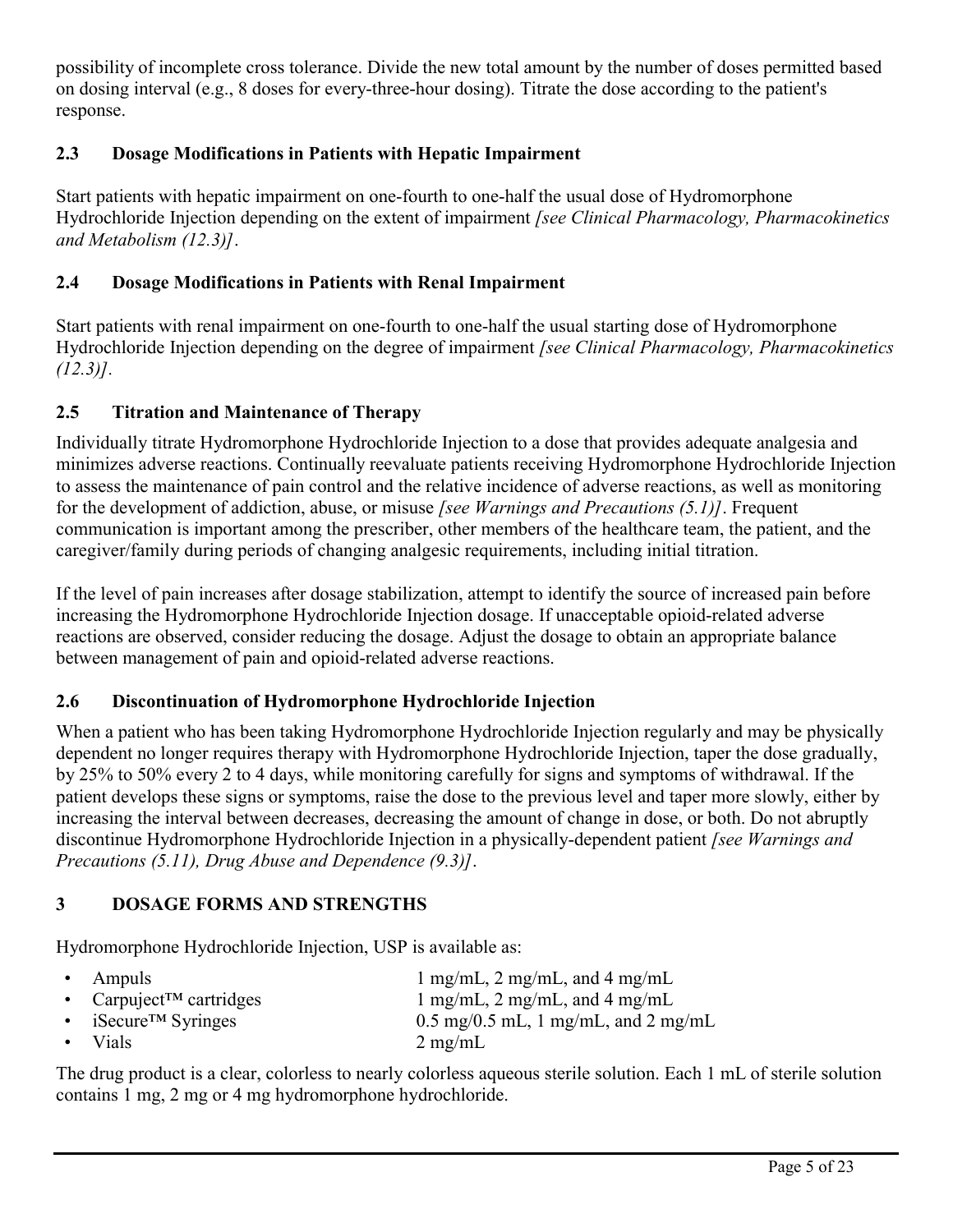## **4 CONTRAINDICATIONS**

Hydromorphone Hydrochloride Injection is contraindicated in patients with:

- Significant respiratory depression *[see Warnings and Precautions (5.2)]*
- Acute or severe bronchial asthma in an unmonitored setting or in the absence of resuscitative equipment *[see Warnings and Precautions (5.5)]*
- Known or suspected gastrointestinal obstruction, including paralytic ileus *[see Warnings and Precautions (5.9)]*
- Hypersensitivity to hydromorphone (e.g., anaphylaxis) *[see Adverse Reactions (6)]*

## **5 WARNINGS AND PRECAUTIONS**

### **5.1 Addiction, Abuse, and Misuse**

Hydromorphone Hydrochloride Injection contains hydromorphone, a Schedule II controlled substance. As an opioid, Hydromorphone Hydrochloride Injection exposes users to the risks of addiction, abuse, and misuse *[see Drug Abuse and Dependence (9)].*

Although the risk of addiction in any individual is unknown, it can occur in patients appropriately prescribed Hydromorphone Hydrochloride Injection. Addiction can occur at recommended dosages and if the drug is misused or abused.

Assess each patient's risk for opioid addiction, abuse, or misuse prior to prescribing Hydromorphone Hydrochloride Injection, and monitor all patients receiving Hydromorphone Hydrochloride Injection for the development of these behaviors and conditions. Risks are increased in patients with a personal or family history of substance abuse (including drug or alcohol abuse or addiction) or mental illness (e.g., major depression). The potential for these risks should not, however, prevent the proper management of pain in any given patient. Patients at increased risk may be prescribed opioids such as Hydromorphone Hydrochloride Injection, but use in such patients necessitates intensive counseling about the risks and proper use of Hydromorphone Hydrochloride Injection along with intensive monitoring for signs of addiction, abuse, and misuse.

Opioids are sought by drug abusers and people with addiction disorders and are subject to criminal diversion. Consider these risks when prescribing or dispensing Hydromorphone Hydrochloride Injection. Strategies to reduce these risks include prescribing the drug in the smallest appropriate quantity. Contact local state professional licensing board or state controlled substances authority for information on how to prevent and detect abuse or diversion of this product.

## **5.2 Life-Threatening Respiratory Depression**

Serious, life-threatening, or fatal respiratory depression has been reported with the use of opioids, even when used as recommended. Respiratory depression, if not immediately recognized and treated, may lead to respiratory arrest and death. Management of respiratory depression may include close observation, supportive measures, and use of opioid antagonists, depending on the patient's clinical status *[see Overdosage (10)]*. Carbon dioxide  $(CO_2)$  retention from opioid-induced respiratory depression can exacerbate the sedating effects of opioids.

While serious, life-threatening, or fatal respiratory depression can occur at any time during the use of Hydromorphone Hydrochloride Injection, the risk is greatest during the initiation of therapy or following a dosage increase. Monitor patients closely for respiratory depression, especially within the first 24-72 hours of initiating therapy with and following dosage increases of Hydromorphone Hydrochloride Injection.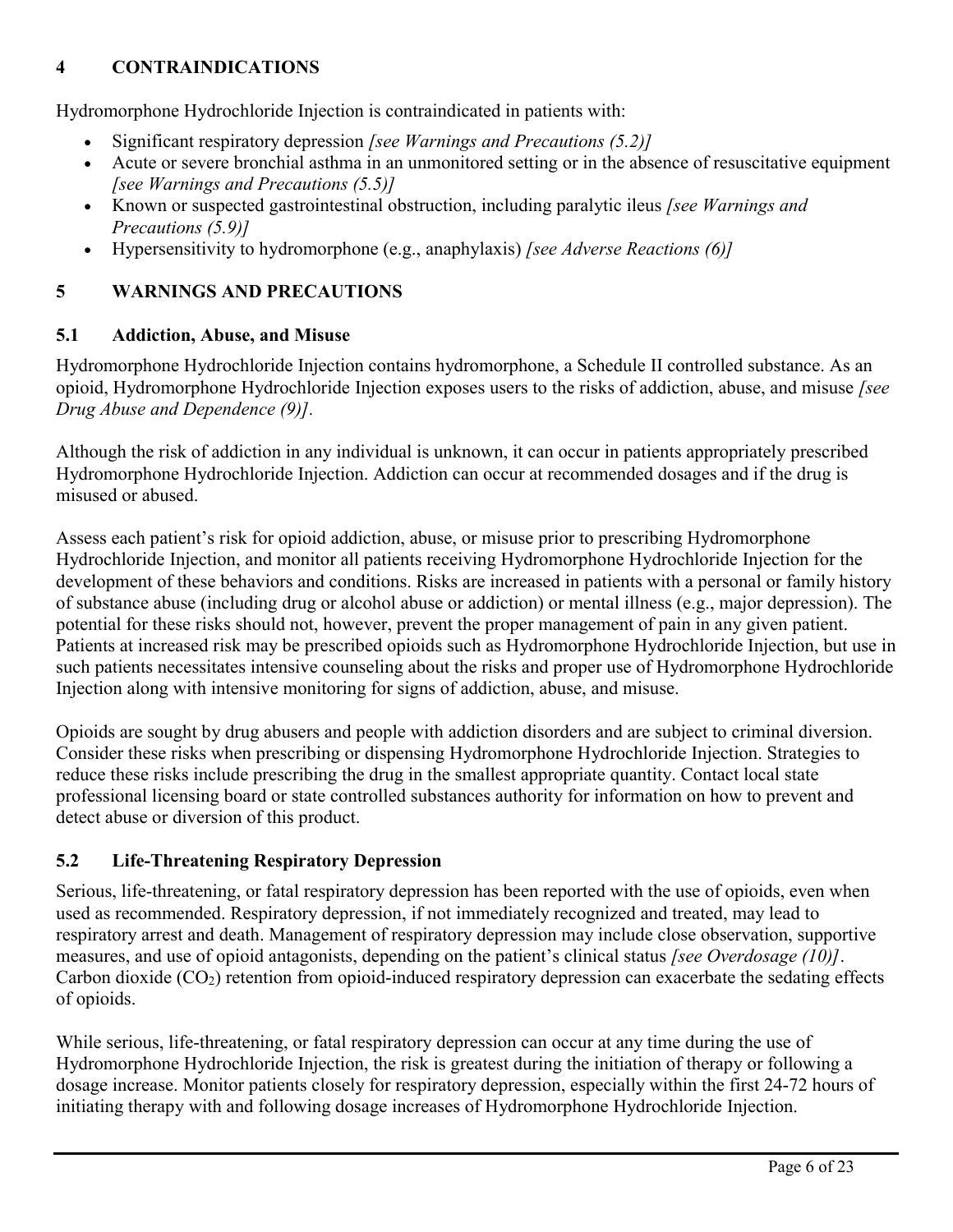To reduce the risk of respiratory depression, proper dosing and titration of Hydromorphone Hydrochloride Injection are essential *[see Dosage and Administration (2.1)]*. Overestimating the Hydromorphone Hydrochloride Injection dosage when converting patients from another opioid product can result in a fatal overdose with the first dose.

Opioids can cause sleep-related breathing disorders including central sleep apnea (CSA) and sleep-related hypoxemia. Opioid use increases the risk of CSA in a dose-dependent fashion. In patients who present with CSA, consider decreasing the opioid dosage using best practices for opioid taper *[see Dosage and Administration (2.1)].*

## **5.3 Neonatal Opioid Withdrawal Syndrome**

Prolonged use of Hydromorphone Hydrochloride Injection during pregnancy can result in withdrawal in the neonate. Neonatal opioid withdrawal syndrome, unlike opioid withdrawal syndrome in adults, may be life-threatening if not recognized and treated, and requires management according to protocols developed by neonatology experts. Observe newborns for signs of neonatal opioid withdrawal syndrome and manage accordingly. Advise pregnant women using opioids for a prolonged period of the risk of neonatal opioid withdrawal syndrome and ensure that appropriate treatment will be available *[see Use in Specific Populations (8.1), Patient Counseling Information (17)]*.

## **5.4 Risks from Concomitant Use with Benzodiazepines or Other CNS Depressants**

Profound sedation, respiratory depression, coma, and death may result from the concomitant use of Hydromorphone Hydrochloride Injection with benzodiazepines or other CNS depressants (e.g., non-benzodiazepine sedatives/hypnotics, anxiolytics, tranquilizers, muscle relaxants, general anesthetics, antipsychotics, other opioids, alcohol). Because of these risks, reserve concomitant prescribing of these drugs for use in patients for whom alternative treatment options are inadequate.

Observational studies have demonstrated that concomitant use of opioid analgesics and benzodiazepines increases the risk of drug-related mortality compared to use of opioid analgesics alone. Because of similar pharmacological properties, it is reasonable to expect similar risk with the concomitant use of other CNS depressant drugs with opioid analgesics *[see Drug Interactions (7)]*.

If the decision is made to prescribe a benzodiazepine or other CNS depressant concomitantly with an opioid analgesic, prescribe the lowest effective dosages and minimum durations of concomitant use. In patients already receiving an opioid analgesic, prescribe a lower initial dose of the benzodiazepine or other CNS depressant than indicated in the absence of an opioid, and titrate based on clinical response. If an opioid analgesic is initiated in a patient already taking a benzodiazepine or other CNS depressant, prescribe a lower initial dose of the opioid analgesic, and titrate based on clinical response. Follow patients closely for signs and symptoms of respiratory depression and sedation.

Advise both patients and caregivers about the risks of respiratory depression and sedation when Hydromorphone Hydrochloride Injection is used with benzodiazepines or other CNS depressants (including alcohol and illicit drugs). Advise patients not to drive or operate heavy machinery until the effects of concomitant use of the benzodiazepine or other CNS depressant have been determined. Screen patients for risk of substance use disorders, including opioid abuse and misuse, and warn them of the risk for overdose and death associated with the use of additional CNS depressants including alcohol and illicit drugs *[see Drug Interactions (7) and Patient Counseling Information (17)]*.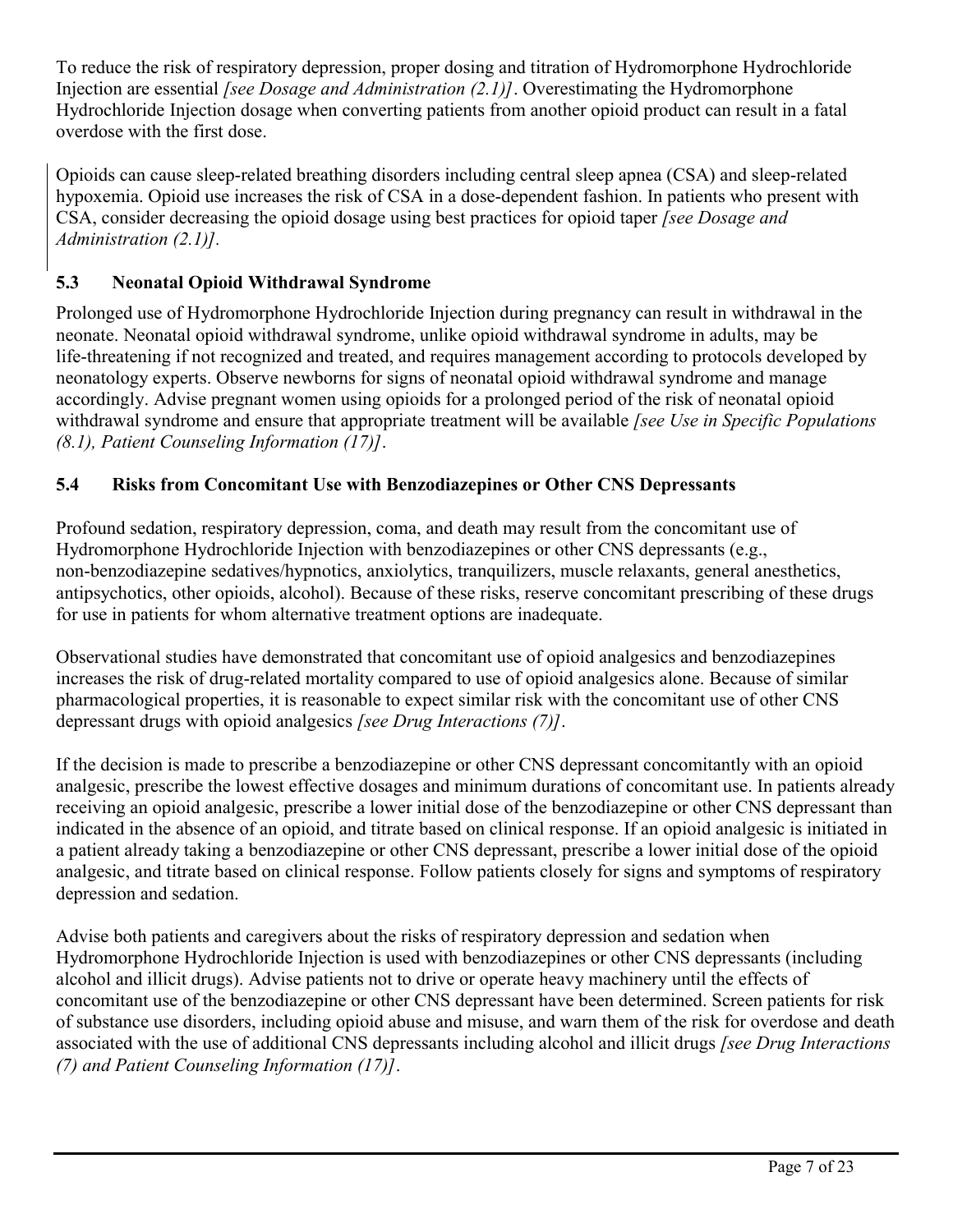### **5.5 Life-Threatening Respiratory Depression in Patients with Chronic Pulmonary Disease or in Elderly, Cachectic, or Debilitated Patients**

The use of Hydromorphone Hydrochloride Injection in patients with acute or severe bronchial asthma in an unmonitored setting or in the absence of resuscitative equipment is contraindicated.

Patients with Chronic Pulmonary Disease: Hydromorphone Hydrochloride Injection-treated patients with significant chronic obstructive pulmonary disease or cor pulmonale, and those with a substantially decreased respiratory reserve, hypoxia, hypercapnia, or pre-existing respiratory depression are at increased risk of decreased respiratory drive including apnea, even at recommended dosages of hydromorphone hydrochloride *[see Warnings and Precautions (5.2)].*

Elderly, Cachectic, or Debilitated Patients: Life-threatening respiratory depression is more likely to occur in elderly, cachectic, or debilitated patients because they may have altered pharmacokinetics or altered clearance compared to younger, healthier patients *[see Warnings and Precautions (5.2)]*.

Monitor such patients closely, particularly when initiating and titrating Hydromorphone Hydrochloride Injection and when Hydromorphone Hydrochloride Injection is given concomitantly with other drugs that depress respiration *[see Warnings and Precautions (5.2)]*. Alternatively, consider the use of non-opioid analgesics in these patients.

## **5.6 Adrenal Insufficiency**

Cases of adrenal insufficiency have been reported with opioid use, more often following greater than one month of use. Presentation of adrenal insufficiency may include non-specific symptoms and signs including nausea, vomiting, anorexia, fatigue, weakness, dizziness, and low blood pressure. If adrenal insufficiency is suspected, confirm the diagnosis with diagnostic testing as soon as possible. If adrenal insufficiency is diagnosed, treat with physiologic replacement doses of corticosteroids. Wean the patient off of the opioid to allow adrenal function to recover and continue corticosteroid treatment until adrenal function recovers. Other opioids may be tried as some cases reported use of a different opioid without recurrence of adrenal insufficiency. The information available does not identify any particular opioids as being more likely to be associated with adrenal insufficiency.

## **5.7 Severe Hypotension**

Hydromorphone Hydrochloride Injection may cause severe hypotension including orthostatic hypotension and syncope in ambulatory patients. There is increased risk in patients whose ability to maintain blood pressure has already been compromised by a reduced blood volume or concurrent administration of certain CNS depressant drugs (e.g. phenothiazines or general anesthetics) *[see Drug Interactions (7)].* Monitor these patients for signs of hypotension after initiating or titrating the dosage of Hydromorphone Hydrochloride Injection. In patients with circulatory shock, Hydromorphone Hydrochloride Injection may cause vasodilation that can further reduce cardiac output and blood pressure. Avoid the use of Hydromorphone Hydrochloride Injection in patients with circulatory shock.

#### **5.8 Risks of Use in Patients with Increased Intracranial Pressure, Brain Tumors, Head Injury, or Impaired Consciousness**

In patients who may be susceptible to the intracranial effects of  $CO<sub>2</sub>$  retention (e.g., those with evidence of increased intracranial pressure or brain tumors), Hydromorphone Hydrochloride Injection may reduce respiratory drive, and the resultant CO<sub>2</sub> retention can further increase intracranial pressure. Monitor such patients for signs of sedation and respiratory depression, particularly when initiating therapy with Hydromorphone Hydrochloride Injection.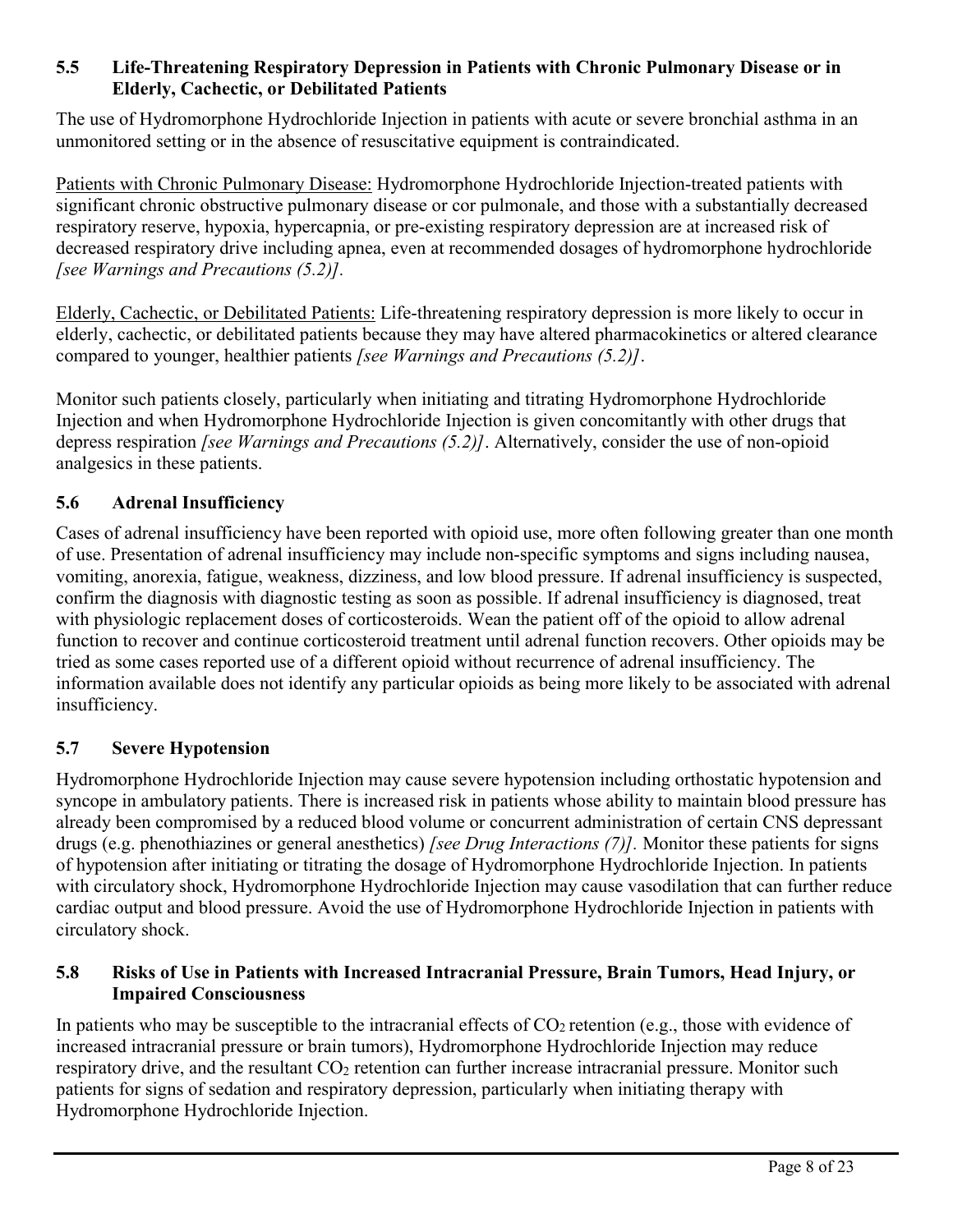Opioids may also obscure the clinical course in a patient with a head injury. Avoid the use of Hydromorphone Hydrochloride Injection in patients with impaired consciousness or coma.

## **5.9 Risks of Use in Patients with Gastrointestinal Conditions**

Hydromorphone Hydrochloride Injection is contraindicated in patients with known or suspected gastrointestinal obstruction, including paralytic ileus.

The hydromorphone in Hydromorphone Hydrochloride Injection may cause spasm of the sphincter of Oddi. Opioids may cause increases in serum amylase. Monitor patients with biliary tract disease, including acute pancreatitis, for worsening symptoms.

## **5.10 Increased Risk of Seizures in Patients with Seizure Disorders**

The hydromorphone in Hydromorphone Hydrochloride Injection may increase the frequency of seizures in patients with seizure disorders, and may increase the risk of seizures occurring in other clinical settings associated with seizures. Monitor patients with a history of seizure disorders for worsened seizure control during Hydromorphone Hydrochloride Injection therapy.

## **5.11 Withdrawal**

Avoid the use of mixed agonist/antagonist (e.g, pentazocine, nalbuphine, and butorphanol) or partial agonist (e.g., buprenorphine) analgesics in patients who are receiving a full opioid agonist analgesic, including Hydromorphone Hydrochloride Injection. In these patients, mixed agonist/antagonist and partial agonist analgesics may reduce the analgesic effect and/or precipitate withdrawal symptoms *[see Drug Interactions (7)]*.

When discontinuing Hydromorphone Hydrochloride Injection, in a physically-dependent patient, gradually taper the dosage *[see Dosage and Administration (2.6)]*. Do not abruptly discontinue Hydromorphone Hydrochloride Injection in these patients *[see Drug Abuse and Dependence (9.3)]*.

## **5.12 Risks of Driving and Operating Machinery**

Hydromorphone Hydrochloride Injection may impair the mental or physical abilities needed to perform potentially hazardous activities such as driving a car or operating machinery. Warn patients not to drive or operate dangerous machinery unless they are tolerant to the effects of Hydromorphone Hydrochloride Injection and know how they will react to the medication.

### **5.13 Increased Risk of Hypotension and Respiratory Depression with Rapid Intravenous Administration**

Hydromorphone Hydrochloride Injection may be given intravenously, but the injection should be given very slowly. Rapid intravenous injection of opioid analgesics increases the possibility of side effects such as hypotension and respiratory depression *[see Dosage and Administration (2.1)]*.

## **6 ADVERSE REACTIONS**

The following serious adverse reactions are described, or described in greater detail, in other sections:

- Addiction, Abuse, and Misuse *[see Warnings and Precautions (5.1)]*
- Life-Threatening Respiratory Depression *[see Warnings and Precautions (5.2)]*
- Neonatal Opioid Withdrawal Syndrome *[see Warnings and Precautions (5.3)]*
- Interactions with CNS Benzodiazepines and Other Depressants *[see Warnings and Precautions (5.4)]*
- Adrenal Insufficiency *[see Warnings and Precautions (5.6)]*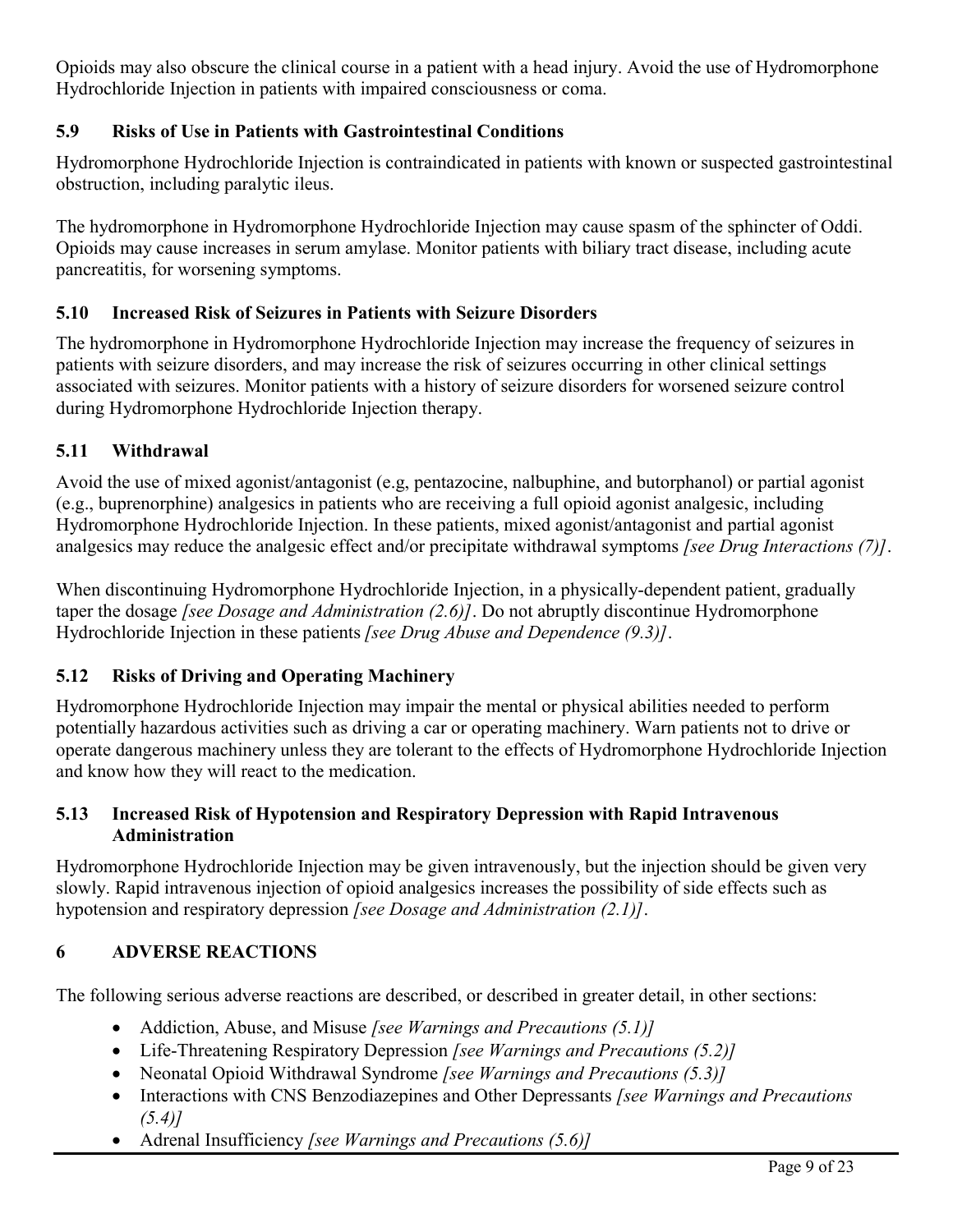- Severe Hypotension *[see Warnings and Precautions (5.7)]*
- Gastrointestinal Adverse Reactions *[see Warnings and Precautions (5.9)]*
- Seizures *[see Warnings and Precautions (5.10)]*
- Withdrawal *[see Warnings and Precautions (5.11)]*

The following adverse reactions associated with the use of hydromorphone were identified in clinical studies or postmarketing reports. Because some of these reactions were reported voluntarily from a population of uncertain size, it is not always possible to reliably estimate their frequency or establish a causal relationship to drug exposure.

The most common adverse effects are light-headedness, dizziness, sedation, nausea, vomiting, sweating, flushing, dysphoria, euphoria, dry mouth, and pruritus. These effects seem to be more prominent in ambulatory patients and in those not experiencing severe pain.

Less Frequently Observed Adverse Reactions

*Cardiac disorders:* tachycardia, bradycardia, palpitations

*Eye disorders:* vision blurred, diplopia, miosis, visual impairment

*Gastrointestinal disorders:* constipation, ileus, diarrhea, abdominal pain

*General disorders and administration site conditions:* weakness, feeling abnormal, chills, injection site urticaria

*Hepatobiliary disorders:* biliary colic

*Metabolism and nutrition disorders:* decreased appetite

*Musculoskeletal and connective tissue disorders:* muscle rigidity

*Nervous system disorders:* headache, tremor, paraesthesia, nystagmus, increased intracranial pressure, syncope, taste alteration, involuntary muscle contractions, presyncope

*Psychiatric disorders:* agitation, mood altered, nervousness, anxiety, depression, hallucination, disorientation, insomnia, abnormal dreams

*Renal and urinary disorders:* urinary retention, urinary hesitation, antidiuretic effects

*Respiratory, thoracic and mediastinal disorders:* bronchospasm, laryngospasm

*Skin and subcutaneous tissue disorders:* injection site pain, urticaria, rash, hyperhidrosis

*Vascular disorders:* flushing, hypotension, hypertension

*Serotonin syndrome:* Cases of serotonin syndrome, a potentially life-threatening condition, have been reported during concomitant use of opioids with serotonergic drugs.

*Adrenal insufficiency:* Cases of adrenal insufficiency have been reported with opioid use, more often following greater than one month of use.

*Anaphylaxis:* Anaphylaxis has been reported with ingredients contained in Hydromorphone Hydrochloride Injection.

*Androgen deficiency:* Cases of androgen deficiency have occurred with chronic use of opioids.

#### **7 DRUG INTERACTIONS**

Table 1 includes clinically significant drug interactions with Hydromorphone Hydrochloride Injection.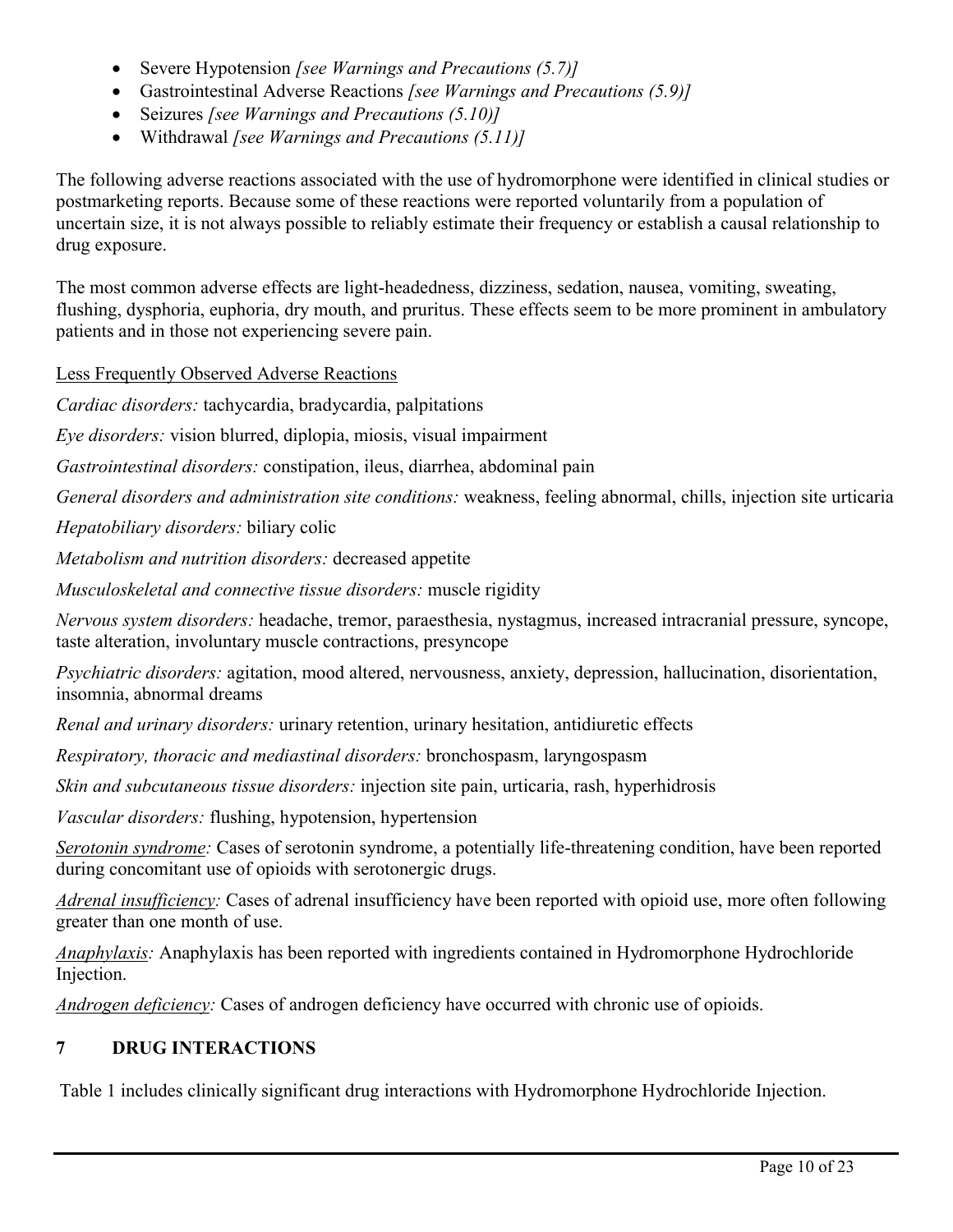# **Table 1: Clinically Significant Drug Interactions with Hydromorphone Hydrochloride Injection**

| Benzodiazepines and other Central Nervous System (CNS) Depressants                                                           |                                                                                                                                                |  |  |  |  |
|------------------------------------------------------------------------------------------------------------------------------|------------------------------------------------------------------------------------------------------------------------------------------------|--|--|--|--|
| Clinical Impact:                                                                                                             | Due to additive pharmacologic effect, the concomitant use of CNS depressants,                                                                  |  |  |  |  |
|                                                                                                                              | including alcohol, can increase the risk of hypotension, respiratory depression,                                                               |  |  |  |  |
|                                                                                                                              | profound sedation, coma, and death.                                                                                                            |  |  |  |  |
| Intervention:                                                                                                                | Reserve concomitant prescribing of these drugs for use in patients for whom                                                                    |  |  |  |  |
|                                                                                                                              | alternative treatment options are inadequate. Limit dosages and durations to the                                                               |  |  |  |  |
|                                                                                                                              | minimum required. Follow patients closely for signs of respiratory depression                                                                  |  |  |  |  |
|                                                                                                                              | and sedation [see Warnings and Precautions (5.4)].                                                                                             |  |  |  |  |
| Examples:                                                                                                                    | Benzodiazepines and other sedatives/hypnotics, anxiolytics, tranquilizers, muscle                                                              |  |  |  |  |
|                                                                                                                              | relaxants, general anesthetics, antipsychotics, other opioids, alcohol.                                                                        |  |  |  |  |
| <b>Serotonergic Drugs</b>                                                                                                    |                                                                                                                                                |  |  |  |  |
| Clinical Impact:                                                                                                             | The concomitant use of opioids with other drugs that affect the serotonergic                                                                   |  |  |  |  |
|                                                                                                                              | neurotransmitter system has resulted in serotonin syndrome.                                                                                    |  |  |  |  |
| Intervention:                                                                                                                | If concomitant use is warranted, carefully observe the patient, particularly during                                                            |  |  |  |  |
|                                                                                                                              | treatment initiation and dose adjustment. Discontinue Hydromorphone                                                                            |  |  |  |  |
|                                                                                                                              | Hydrochloride Injection if serotonin syndrome is suspected.                                                                                    |  |  |  |  |
| Examples:                                                                                                                    | Selective serotonin reuptake inhibitors (SSRIs), serotonin and norepinephrine                                                                  |  |  |  |  |
|                                                                                                                              | reuptake inhibitors (SNRIs), tricyclic antidepressants (TCAs), triptans, 5-HT3                                                                 |  |  |  |  |
|                                                                                                                              | receptor antagonists, drugs that effect the serotonin neurotransmitter system (e.g.,                                                           |  |  |  |  |
|                                                                                                                              | mirtazapine, trazodone, tramadol), certain muscle relaxants                                                                                    |  |  |  |  |
|                                                                                                                              | (i.e., cyclobenzaprine, metaxalone), monoamine oxidase (MAO) inhibitors (those                                                                 |  |  |  |  |
|                                                                                                                              | intended to treat psychiatric disorders and also others, such as linezolid and                                                                 |  |  |  |  |
|                                                                                                                              | intravenous methylene blue).                                                                                                                   |  |  |  |  |
| <b>Monoamine Oxidase Inhibitors (MAOIs)</b>                                                                                  |                                                                                                                                                |  |  |  |  |
| Clinical Impact:                                                                                                             | MAOI interactions with opioids may manifest as serotonin syndrome or opioid                                                                    |  |  |  |  |
|                                                                                                                              | toxicity (e.g., respiratory depression, coma) [see Warnings and Precautions                                                                    |  |  |  |  |
|                                                                                                                              | $(5.4)$ .                                                                                                                                      |  |  |  |  |
|                                                                                                                              |                                                                                                                                                |  |  |  |  |
|                                                                                                                              | If urgent use of an opioid is necessary, use test doses and frequent titration of                                                              |  |  |  |  |
|                                                                                                                              | small doses to treat pain while closely monitoring blood pressure and signs and                                                                |  |  |  |  |
|                                                                                                                              | symptoms of CNS and respiratory depression.                                                                                                    |  |  |  |  |
| Intervention:                                                                                                                | The use of Hydromorphone Hydrochloride Injection is not recommended for<br>patients taking MAOIs or within 14 days of stopping such treatment. |  |  |  |  |
|                                                                                                                              |                                                                                                                                                |  |  |  |  |
| phenelzine, tranylcypromine, linezolid<br><i>Examples:</i><br>Mixed Agonist/Antagonist and Partial Agonist Opioid Analgesics |                                                                                                                                                |  |  |  |  |
| May reduce the analgesic effect of Hydromorphone Hydrochloride Injection<br>Clinical Impact:                                 |                                                                                                                                                |  |  |  |  |
|                                                                                                                              | and/or precipitate withdrawal symptoms.                                                                                                        |  |  |  |  |
| Intervention:                                                                                                                | Avoid concomitant use.                                                                                                                         |  |  |  |  |
|                                                                                                                              | butorphanol, nalbuphine, pentazocine, buprenorphine,                                                                                           |  |  |  |  |
| Examples:<br><b>Muscle Relaxants</b>                                                                                         |                                                                                                                                                |  |  |  |  |
| Hydromorphone may enhance the neuromuscular blocking action of skeletal                                                      |                                                                                                                                                |  |  |  |  |
| Clinical Impact:                                                                                                             | muscle relaxants and produce an increased degree of respiratory depression.                                                                    |  |  |  |  |
| Intervention:                                                                                                                | Monitor patients for signs of respiratory depression that may be greater than                                                                  |  |  |  |  |
|                                                                                                                              | otherwise expected and decrease the dosage of Hydromorphone Hydrochloride                                                                      |  |  |  |  |
|                                                                                                                              | Injection and/or the muscle relaxant as necessary.                                                                                             |  |  |  |  |
| <b>Diuretics</b>                                                                                                             |                                                                                                                                                |  |  |  |  |
| Opioids can reduce the efficacy of diuretics by inducing the release of<br>Clinical Impact:                                  |                                                                                                                                                |  |  |  |  |
|                                                                                                                              | antidiuretic hormone.                                                                                                                          |  |  |  |  |
|                                                                                                                              |                                                                                                                                                |  |  |  |  |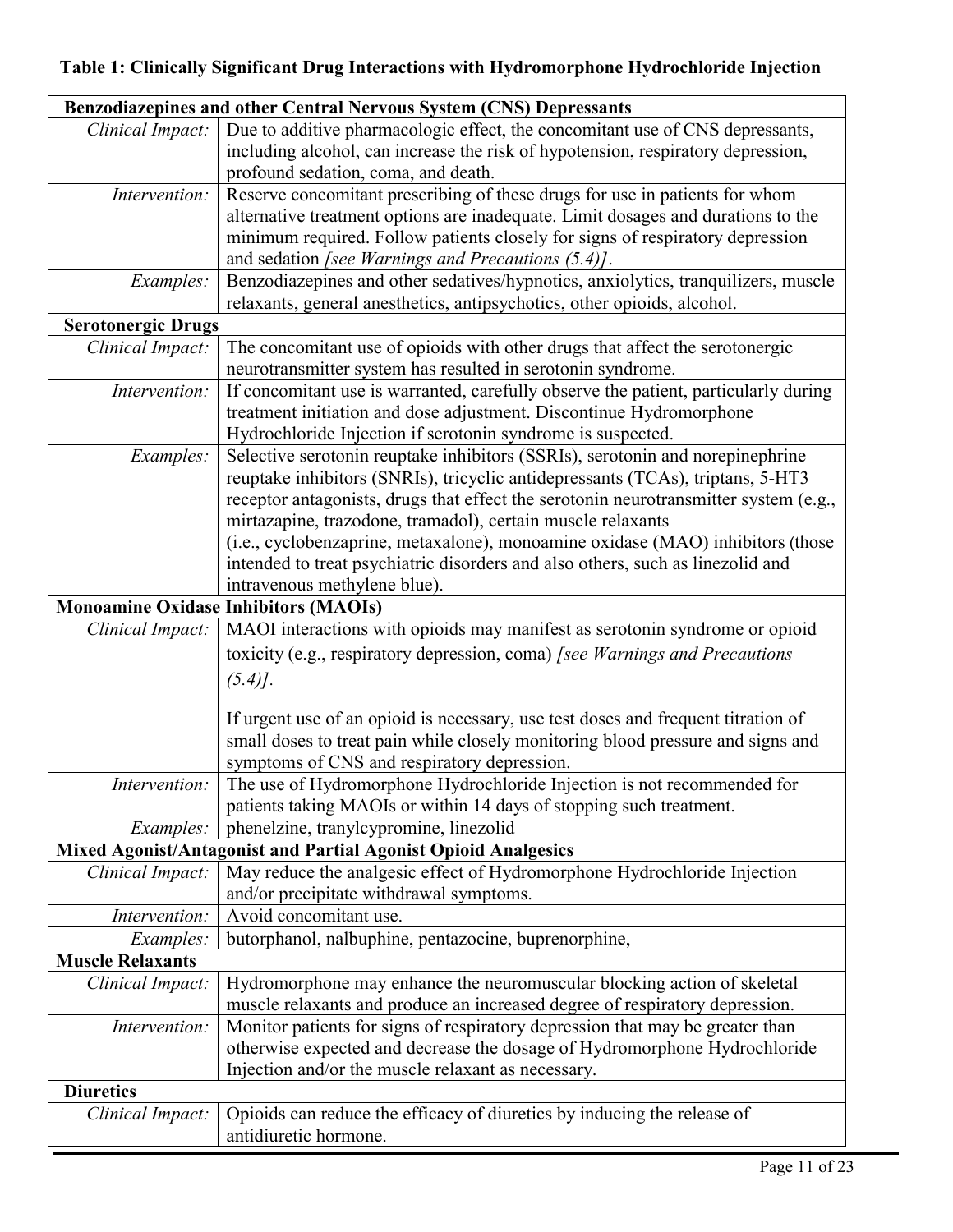|                              | <i>Intervention:</i>   Monitor patients for signs of diminished diuresis and/or effects on blood pressure<br>and increase the dosage of the diuretic as needed. |  |  |  |
|------------------------------|-----------------------------------------------------------------------------------------------------------------------------------------------------------------|--|--|--|
| <b>Anticholinergic Drugs</b> |                                                                                                                                                                 |  |  |  |
|                              | <i>Clinical Impact:</i> The concomitant use of anticholinergic drugs may increase risk of urinary                                                               |  |  |  |
|                              | retention and/or severe constipation, which may lead to paralytic ileus.                                                                                        |  |  |  |
|                              | <i>Intervention:</i>   Monitor patients for signs of urinary retention or reduced gastric motility when                                                         |  |  |  |
|                              | Hydromorphone Hydrochloride Injection is used concomitantly with                                                                                                |  |  |  |
|                              | anticholinergic drugs.                                                                                                                                          |  |  |  |

## **8 USE IN SPECIFIC POPULATIONS**

## **8.1 Pregnancy**

### Risk Summary

Prolonged use of opioid analgesics during pregnancy may cause neonatal opioid withdrawal syndrome *[see Warnings and Precautions (5.3)]*. There are no available data with Hydromorphone Hydrochloride Injection in pregnant women to inform a drug-associated risk for major birth defects and miscarriage.

In published animal reproduction studies, neural tube defects were noted following subcutaneous injection of hydromorphone to pregnant hamsters at doses 6.4 times the HDD and soft tissue and skeletal abnormalities were noted following subcutaneous continuous infusion of 3 times the HDD to pregnant mice. No malformations were noted at 4 or 40.5 times the HDD in pregnant rats or rabbits, respectively *[see Data]*. Based on animal data, advise pregnant women of the potential risk to a fetus.

The estimated background risk of major birth defects and miscarriage for the indicated population is unknown. All pregnancies have a background risk of birth defect, loss, or other adverse outcomes. In the U.S. general population, the estimated background risk of major birth defects and miscarriage in clinically recognized pregnancies is 2-4% and 15-20%, respectively.

#### Clinical Considerations

#### *Fetal/Neonatal Adverse Reactions*

Prolonged use of opioid analgesics during pregnancy for medical or nonmedical purposes can result in physical dependence in the neonate and neonatal opioid withdrawal syndrome shortly after birth.

Neonatal opioid withdrawal syndrome presents as irritability, hyperactivity and abnormal sleep pattern, high pitched cry, tremor, vomiting, diarrhea, and failure to gain weight. The onset, duration, and severity of neonatal opioid withdrawal syndrome vary based on the specific opioid used, duration of use, timing and amount of last maternal use, and rate of elimination of the drug by the newborn. Observe newborns for symptoms of neonatal opioid withdrawal syndrome and manage accordingly *[see Warnings and Precautions (5.3)]*.

#### *Labor or Delivery*

Opioids cross the placenta and may produce respiratory depression and psycho-physiologic effects in neonates. An opioid antagonist, such as naloxone, must be available for reversal of opioid-induced respiratory depression in the neonate. Hydromorphone Hydrochloride Injection is not recommended for use in pregnant women during or immediately prior to labor, when other analgesic techniques are more appropriate. Opioid analgesics, including Hydromorphone Hydrochloride Injection, can prolong labor through actions which temporarily reduce the strength, duration, and frequency of uterine contractions. However, this effect is not consistent and may be offset by an increased rate of cervical dilation, which tends to shorten labor. Monitor neonates exposed to opioid analgesics during labor for signs of excess sedation and respiratory depression.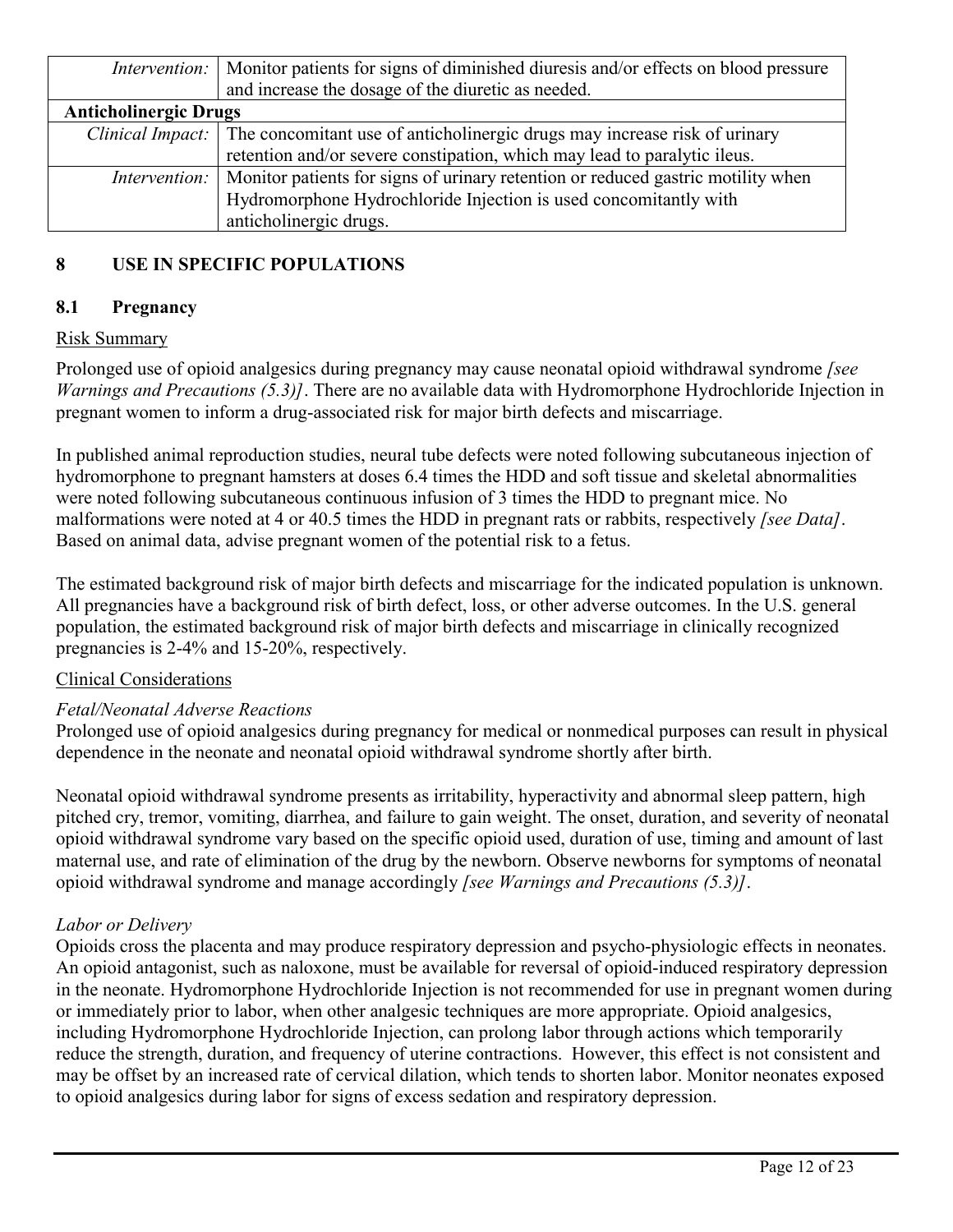## Data

## *Animal Data*

No effects on teratogenicity or embryotoxicity were observed in pregnant rats given oral doses up to 7 mg/kg/day which is 3-fold higher than the human dose of 24 mg Hydromorphone Hydrochloride Injection (4 mg every 4 hours), on a body surface area basis.

In a published study, neural tube defects (exencephaly and cranioschisis) were noted following subcutaneous administration of hydromorphone hydrochloride (19 to 258 mg/kg) on Gestation Day 8 to pregnant hamsters (6.4 to 87.2 times the HDD of 24 mg/day based on body surface area). The findings cannot be clearly attributed to maternal toxicity. No neural tube defects were noted at 14 mg/kg (4.7 times the human daily dose of 24 mg/day).

In a published study, CF-1 mice were treated subcutaneously with continuous infusion of 7.5, 15, or 30 mg/kg/day hydromorphone hydrochloride (1.5, 3, or 6.1 times the human daily dose of 24 mg based on body surface area) via implanted osmotic pumps during organogenesis (Gestation Days 7 to 10). Soft tissue malformations (cryptorchidism, cleft palate, malformed ventricles and retina), and skeletal variations (split supraoccipital, checkerboard and split sternebrae, delayed ossification of the paws and ectopic ossification sites) were observed at doses 3 times the human dose of 24 mg/day based on body surface area. The findings cannot be clearly attributed to maternal toxicity.

### **8.2 Lactation**

### Risk Summary

Low levels of opioid analgesics have been detected in human milk. The developmental and health benefits of breastfeeding should be considered along with the mother's clinical need for Hydromorphone Hydrochloride Injection and any potential adverse effects on the breastfed infant from Hydromorphone Hydrochloride Injection or from the underlying maternal condition.

#### Clinical Considerations

Monitor infants exposed to Hydromorphone Hydrochloride Injection through breast milk for excess sedation and respiratory depression. Withdrawal symptoms can occur in breastfed infants when maternal administration of hydromorphoneis stopped, or when breast-feeding is stopped.

## **8.3 Females and Males of Reproductive Potential**

#### Infertility

Chronic use of opioids may cause reduced fertility in females and males of reproductive potential. It is not known whether these effects on fertility are reversible *[see Adverse Reactions (6), Clinical Pharmacology (12.2)].*

## **8.4 Pediatric Use**

The safety and effectiveness of Hydromorphone Hydrochloride Injection in pediatric patients has not been established.

## **8.5 Geriatric Use**

Elderly patients (aged 65 years or older) may have increased sensitivity to hydromorphone. In general, use caution when selecting a dosage for an elderly patient, usually starting at the low end of the dosing range, reflecting the greater frequency of decreased hepatic, renal, or cardiac function and of concomitant disease or other drug therapy.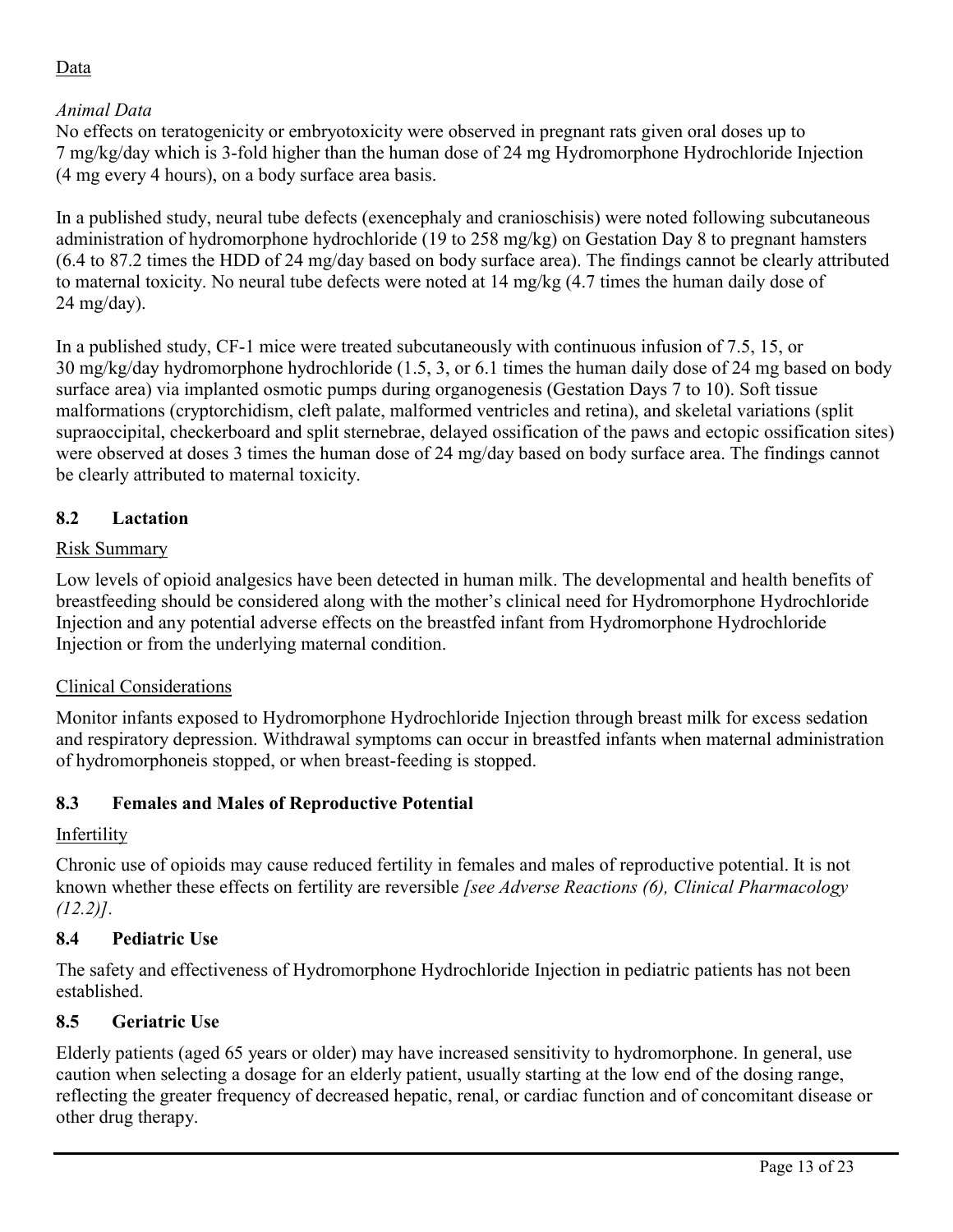Respiratory depression is the chief risk for elderly patients treated with opioids, and has occurred after large initial doses were administered to patients who were not opioid-tolerant or when opioids were co-administered with other agents that depress respiration. Titrate the dosage of Hydromorphone Hydrochloride Injection slowly in geriatric patients and monitor closely for signs of central nervous system and respiratory depression *[see Warnings and Precautions (5.5)]*.

Hydromorphone is known to be substantially excreted by the kidney, and the risk of adverse reactions to this drug may be greater in patients with impaired renal function. Because elderly patients are more likely to have decreased renal function, care should be taken in dose selection, and it may be useful to monitor renal function.

## **8.6 Hepatic Impairment**

The pharmacokinetics of hydromorphone are affected by hepatic impairment. Due to increased exposure of hydromorphone, patients with moderate hepatic impairment should be started at one fourth to one half the recommended starting dose depending on the degree of hepatic dysfunction and closely monitored during dose titration. The pharmacokinetics of hydromorphone in patients with severe hepatic impairment has not been studied. A further increase in Cmax and AUC of hydromorphone in this group is expected and should be taken into consideration when selecting a starting dose *[see Clinical Pharmacology (12.3)]*.

## **8.7 Renal Impairment**

The pharmacokinetics of hydromorphone are affected by renal impairment. In addition, in patients with severe renal impairment, hydromorphone appeared to be more slowly eliminated with a longer terminal elimination half-life. Start patients with renal impairment on one-fourth to one-half the usual starting dose depending on the degree of impairment. Patients with renal impairment should be closely monitored during dose titration. *[see Clinical Pharmacology (12.3)]*

## **9 DRUG ABUSE AND DEPENDENCE**

#### **9.1 Controlled Substance**

Hydromorphone Hydrochloride Injection contains hydromorphone, a Schedule II controlled substance.

#### **9.2 Abuse**

Hydromorphone Hydrochloride Injection contains hydromorphone, a substance with a high potential for abuse similar to other opioids including fentanyl, hydrocodone, methadone, morphine, oxycodone, oxymorphone, and tapentadol. Hydromorphone Hydrochloride Injection can be abused and is subject to misuse, addiction, and criminal diversion *[see Warnings and Precautions (5.1)].*

All patients treated with opioids require careful monitoring for signs of abuse and addiction, because use of opioid analgesic products carries the risk of addiction even under appropriate medical use.

Prescription drug abuse is the intentional non-therapeutic use of a prescription drug, even once, for its rewarding psychological or physiological effects.

Drug addiction is a cluster of behavioral, cognitive, and physiological phenomena that develop after repeated substance use and includes: a strong desire to take the drug, difficulties in controlling its use, persisting in its use despite harmful consequences, a higher priority given to drug use than to other activities and obligations, increased tolerance, and sometimes a physical withdrawal.

"Drug-seeking" behavior is very common in persons with substance use disorders. Drug-seeking tactics include emergency calls or visits near the end of office hours, refusal to undergo appropriate examination, testing, or referral, repeated "loss" of prescriptions, tampering with prescriptions and reluctance to provide prior medical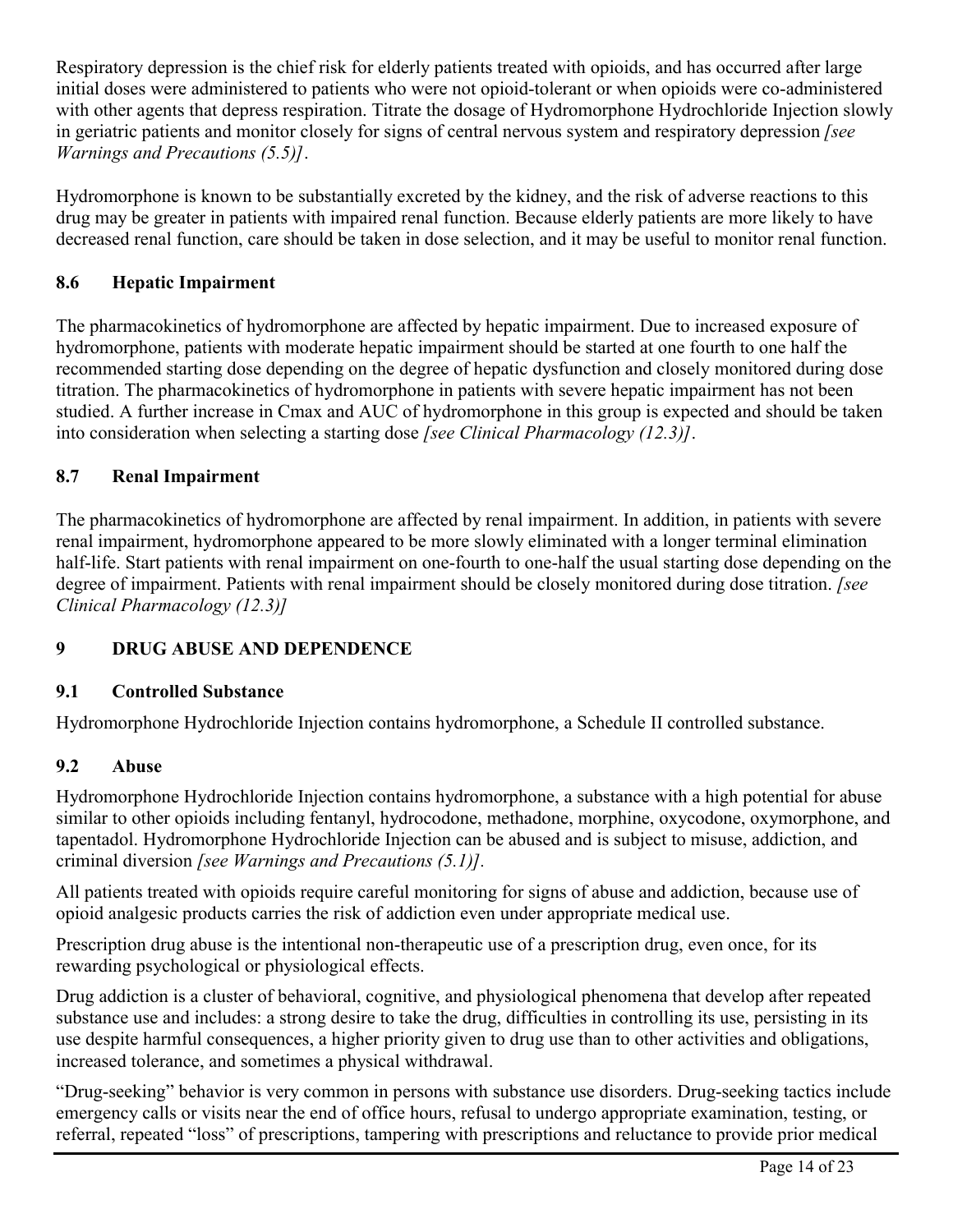records or contact information for other treating health care provider(s). "Doctor shopping" (visiting multiple prescribers to obtain additional prescriptions) is common among drug abusers and people suffering from untreated addiction. Preoccupation with achieving adequate pain relief can be appropriate behavior in a patient with poor pain control.

Abuse and addiction are separate and distinct from physical dependence and tolerance. Health care providers should be aware that addiction may not be accompanied by concurrent tolerance and symptoms of physical dependence in all addicts. In addition, abuse of opioids can occur in the absence of true addiction.

Hydromorphone Hydrochloride Injection, like other opioids, can be diverted for non-medical use into illicit channels of distribution. Careful record-keeping of prescribing information, including quantity, frequency, and renewal requests, as required by state and federal law, is strongly advised.

Proper assessment of the patient, proper prescribing practices, periodic re-evaluation of therapy, and proper dispensing and storage are appropriate measures that help to limit abuse of opioid drugs.

## Risks Specific to Abuse of Hydromorphone Hydrochloride Injection

Abuse of Hydromorphone Hydrochloride Injection poses a risk of overdose and death. The risk is increased with concurrent use of Hydromorphone Hydrochloride Injection with alcohol and other central nervous system depressants.

Parenteral drug abuse is commonly associated with transmission of infectious diseases such as hepatitis and HIV.

## **9.3 Dependence**

Both tolerance and physical dependence can develop during chronic opioid therapy. Tolerance is the need for increasing doses of opioids to maintain a defined effect such as analgesia (in the absence of disease progression or other external factors). Tolerance may occur to both the desired and undesired effects of drugs, and may develop at different rates for different effects.

Physical dependence results in withdrawal symptoms after abrupt discontinuation or a significant dosage reduction of a drug. Withdrawal also may be precipitated through the administration of drugs with opioid antagonist activity (e.g., naloxone, nalmefene), mixed agonist/antagonist analgesics (e.g., pentazocine, butorphanol, nalbuphine), or partial agonists (e.g., buprenorphine). Physical dependence may not occur to a clinically significant degree until after several days to weeks of continued opioid usage.

Hydromorphone Hydrochloride Injection should not be abruptly discontinued in a physically-dependent patient *[see Dosage and Administration (2.6)].* If Hydromorphone Hydrochloride Injection is abruptly discontinued in a physically-dependent patient, a withdrawal syndrome may occur. Some or all of the following can characterize this syndrome: restlessness, lacrimation, rhinorrhea, yawning, perspiration, chills, myalgia, and mydriasis. Other signs and symptoms also may develop, including: irritability, anxiety, backache, joint pain, weakness, abdominal cramps, insomnia, nausea, anorexia, vomiting, diarrhea, or increased blood pressure, respiratory rate, or heart rate.

Infants born to mothers physically dependent on opioids will also be physically dependent and may exhibit respiratory difficulties and withdrawal signs *[see Use in Specific Populations (8.1)]*.

## **10 OVERDOSAGE**

## Clinical Presentation

Acute overdose with Hydromorphone Hydrochloride Injection can be manifested by respiratory depression,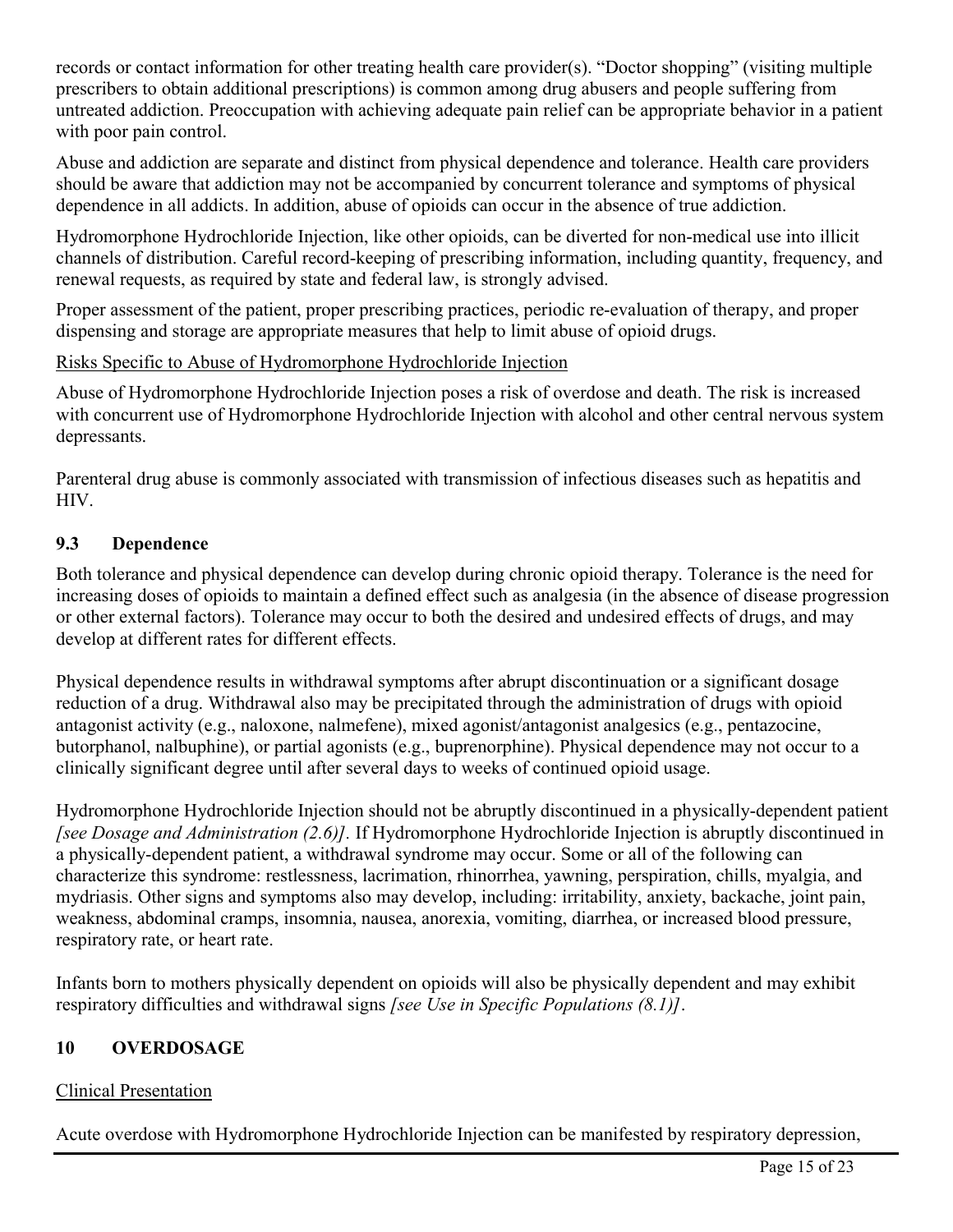somnolence progressing to stupor or coma, skeletal muscle flaccidity, cold and clammy skin, constricted pupils, and, in some cases, pulmonary edema, bradycardia, hypotension, partial or complete airway obstruction, atypical snoring, and death. Marked mydriasis rather than miosis may be seen with hypoxia in overdose situations *[see Clinical Pharmacology (12.2)]*.

## Treatment of Overdose

In case of overdose, priorities are the reestablishment of a patent and protected airway and institution of assisted or controlled ventilation, if needed. Employ other supportive measures (including oxygen and vasopressors) in the management of circulatory shock and pulmonary edema as indicated. Cardiac arrest or arrhythmias will require advanced life-support techniques.

The opioid antagonists, naloxone or nalmefene, are specific antidotes to respiratory depression resulting from opioid overdose. For clinically significant respiratory or circulatory depression secondary to hydromorphone overdose, administer an opioid antagonist. Opioid antagonists should not be administered in the absence of clinically significant respiratory or circulatory depression secondary to hydromorphone overdose.

Because the duration of opioid reversal is expected to be less than the duration of action of hydromorphone in Hydromorphone Hydrochloride Injection, carefully monitor the patient until spontaneous respiration is reliably reestablished. If the response to an opioid antagonist is suboptimal or only brief in nature, administer additional antagonist as directed by the product's prescribing information.

In an individual physically dependent on opioids, administration of the recommended usual dosage of the antagonist will precipitate an acute withdrawal syndrome. The severity of the withdrawal symptoms experienced will depend on the degree of physical dependence and the dose of the antagonist administered. If a decision is made to treat serious respiratory depression in the physically dependent patient, administration of the antagonist should be initiated with care and by titration with smaller than usual doses of the antagonist.

# **11 DESCRIPTION**

Hydromorphone Hydrochloride Injection is an opioid agonist, available as an aqueous sterile solution. Each 1 mL of sterile solution contains 1 mg, 2 mg, or 4 mg hydromorphone hydrochloride for use in intravenous, intramuscular and subcutaneous administration. Each 1 mL also contains 5.4 mg sodium lactate and sodium chloride for isotonicity. The chemical name of hydromorphone hydrochloride is  $4.5\alpha$ - epoxy-3-hydroxy-17methylmorphinan-6-one hydrochloride. The molecular weight is 321.8 and it has the following chemical structure.



Hydromorphone hydrochloride is a white or almost white crystalline powder that is freely soluble in water, very slightly soluble in ethanol (96%), and practically insoluble in methylene chloride.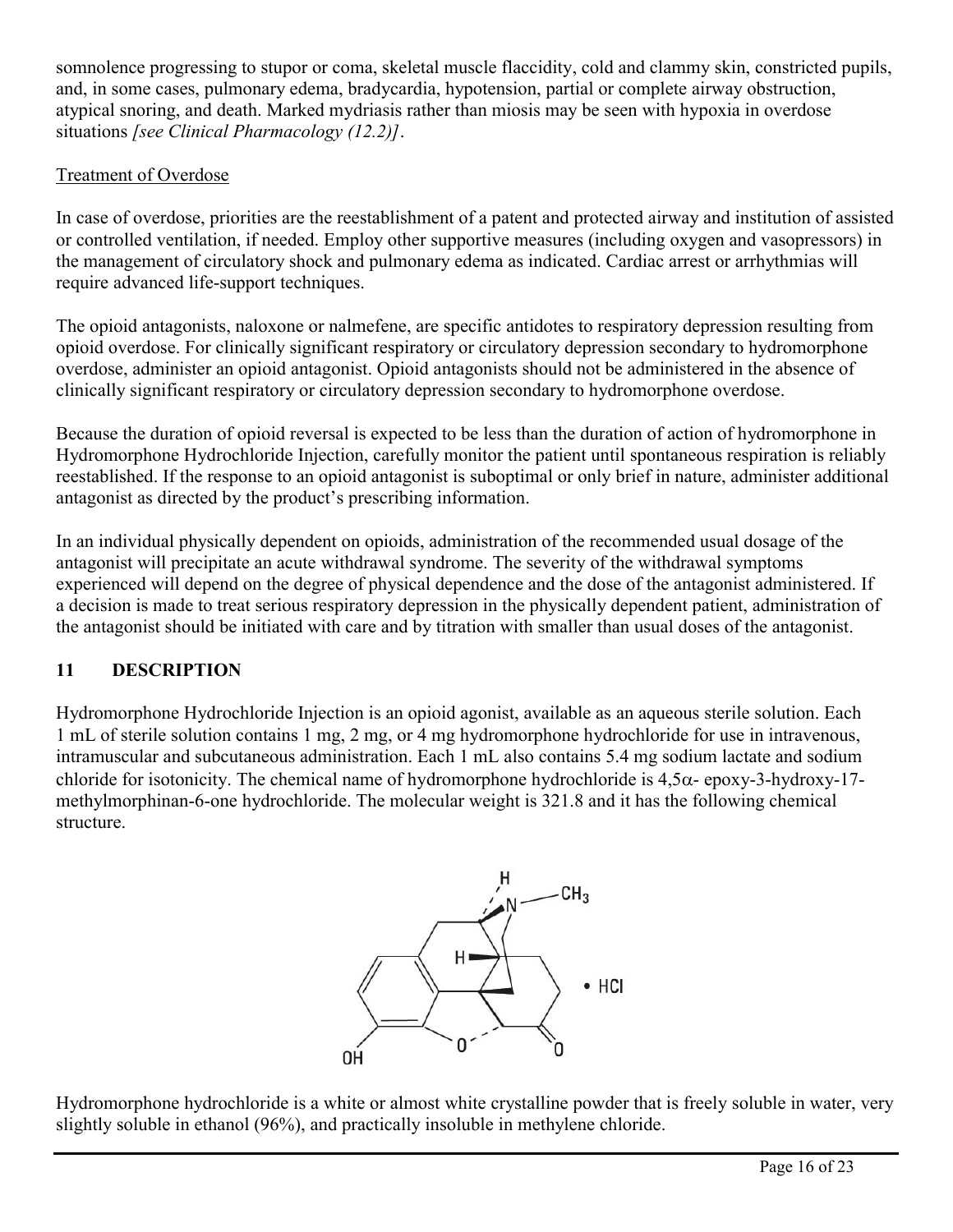The solution pH is adjusted with lactic acid or sodium hydroxide to between pH 3.5 and 5.5.

## **12 CLINICAL PHARMACOLOGY**

### **12.1 Mechanism of Action**

Hydromorphone is a full opioid agonist and is relatively selective for the mu-opioid receptor, although it can bind to other opioid receptors at higher doses. The principal therapeutic action of hydromorphone is analgesia. Like all full opioid agonists, there is no ceiling effect for analgesia with morphine. Clinically, dosage is titrated to provide adequate analgesia and may be limited by adverse reactions, including respiratory and CNS depression.

The precise mechanism of the analgesic action is unknown. However, specific CNS opioid receptors for endogenous compounds with opioid-like activity have been identified throughout the brain and spinal cord and are thought to play a role in the analgesic effects of this drug.

### **12.2 Pharmacodynamics**

#### Effects on the Central Nervous System

Hydromorphone produces respiratory depression by direct action on brain stem respiratory centers. The respiratory depression involves a reduction in the responsiveness of the brain stem respiratory centers to both increases in carbon dioxide tension and electrical stimulation.

Hydromorphone causes miosis, even in total darkness. Pinpoint pupils are a sign of opioid overdose but are not pathognomonic (e.g., pontine lesions of hemorrhagic or ischemic origins may produce similar findings). Marked mydriasis rather than miosis may be seen due to hypoxia in overdose situations.

#### Effects on the Gastrointestinal Tract and Other Smooth Muscle

Hydromorphone causes a reduction in motility associated with an increase in smooth muscle tone in the antrum of the stomach and duodenum. Digestion of food in the small intestine is delayed and propulsive contractions are decreased. Propulsive peristaltic waves in the colon are decreased, while tone may be increased to the point of spasm resulting in constipation. Other opioid-induced effects may include a reduction in biliary and pancreatic secretions, spasm of sphincter of Oddi, and transient elevations in serum amylase.

#### Effects on the Cardiovascular System

Hydromorphone produces peripheral vasodilation which may result in orthostatic hypotension or syncope. Manifestations of histamine release and/or peripheral vasodilation may include pruritus, flushing, red eyes and sweating and/or orthostatic hypotension.

#### Effects on the Endocrine System

Opioids inhibit the secretion of adrenocorticotropic hormone (ACTH), cortisol, and luteinizing hormone (LH) in humans *[see Adverse Reactions (6)]*. They also stimulate prolactin, growth hormone (GH) secretion, and pancreatic secretion of insulin and glucagon *[see Adverse Reactions (6)]*.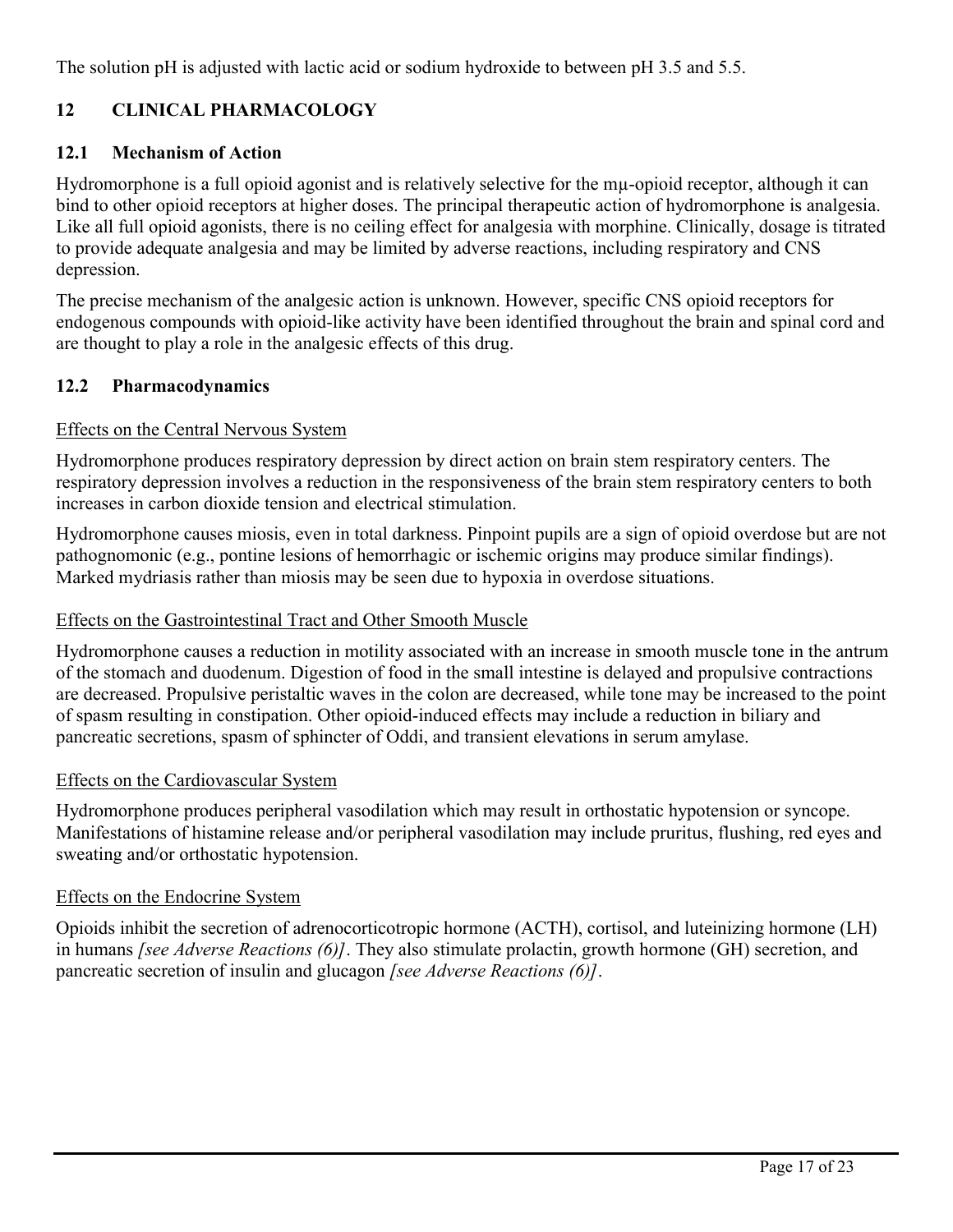Chronic use of opioids may influence the hypothalamic-pituitary-gonadal axis, leading to androgen deficiency that may manifest as low libido, impotence, erectile dysfunction, amenorrhea, or infertility. The causal role of opioids in the clinical syndrome of hypogonadism is unknown because the various medical, physical, lifestyle, and psychological stressors that may influence gonadal hormone levels have not been adequately controlled for in studies conducted to date *[see Adverse Reactions (6)]*.

### Effects on the Immune System

Opioids have been shown to have a variety of effects on components of the immune system in in vitro and animal models. The clinical significance of these findings is unknown. Overall, the effects of opioids appear to be modestly immunosuppressive.

### Concentration–Efficacy Relationships

The minimum effective analgesic concentration will vary widely among patients, especially among patients who have been previously treated with potent agonist opioids. The minimum effective analgesic concentration of hydromorphone for any individual patient may increase over time due to an increase in pain, the development of a new pain syndrome and/or the development of analgesic tolerance *[see Dosage and Administration (2.1)]*.

#### Concentration–Adverse Reaction Relationships

There is a relationship between increasing hydromorphone plasma concentration and increasing frequency of dose-related opioid adverse reactions such as nausea, vomiting, CNS effects, and respiratory depression. In opioid-tolerant patients, the situation may be altered by the development of tolerance to opioid-related adverse reactions *[see Dosage and Administration (2.1, 2.2)]*.

### **12.3 Pharmacokinetics**

### **Distribution**

At therapeutic plasma levels, hydromorphone is approximately 8-19% bound to plasma proteins. After an intravenous bolus dose, the steady state of volume of distribution [mean (%cv)] is 302.9 (32%) liters.

#### Elimination

The systemic clearance is approximately 1.96 (20%) liters/minute. The terminal elimination half-life of hydromorphone after an intravenous dose is about 2.3 hours.

#### *Metabolism*

Hydromorphone is extensively metabolized via glucuronidation in the liver, with greater than 95% of the dose metabolized to hydromorphone-3-glucuronide along with minor amounts of 6-hydroxy reduction metabolites.

#### *Excretion*

Only a small amount of the hydromorphone dose is excreted unchanged in the urine. Most of the dose is excreted as hydromorphone-3-glucuronide along with minor amounts of 6-hydroxy reduction metabolites.

#### Specific Populations

#### *Hepatic Impairment*

After oral administration of hydromorphone at a single 4 mg dose (2 mg hydromorphone immediate-release tablets), mean exposure to hydromorphone ( $C_{\text{max}}$  and  $AUC_{\infty}$ ) is increased 4 fold in patients with moderate (Child-Pugh Group B) hepatic impairment compared with subjects with normal hepatic function. Patients with moderate hepatic impairment should be started at one fourth to one half the recommended starting dose and closely monitored during dose titration. The pharmacokinetics of hydromorphone in patients with severe hepatic impairment has not been studied. A further increase in  $C_{\text{max}}$  and AUC of hydromorphone in this group is expected and should be taken into consideration when selecting a starting dose *[see Use in Specific*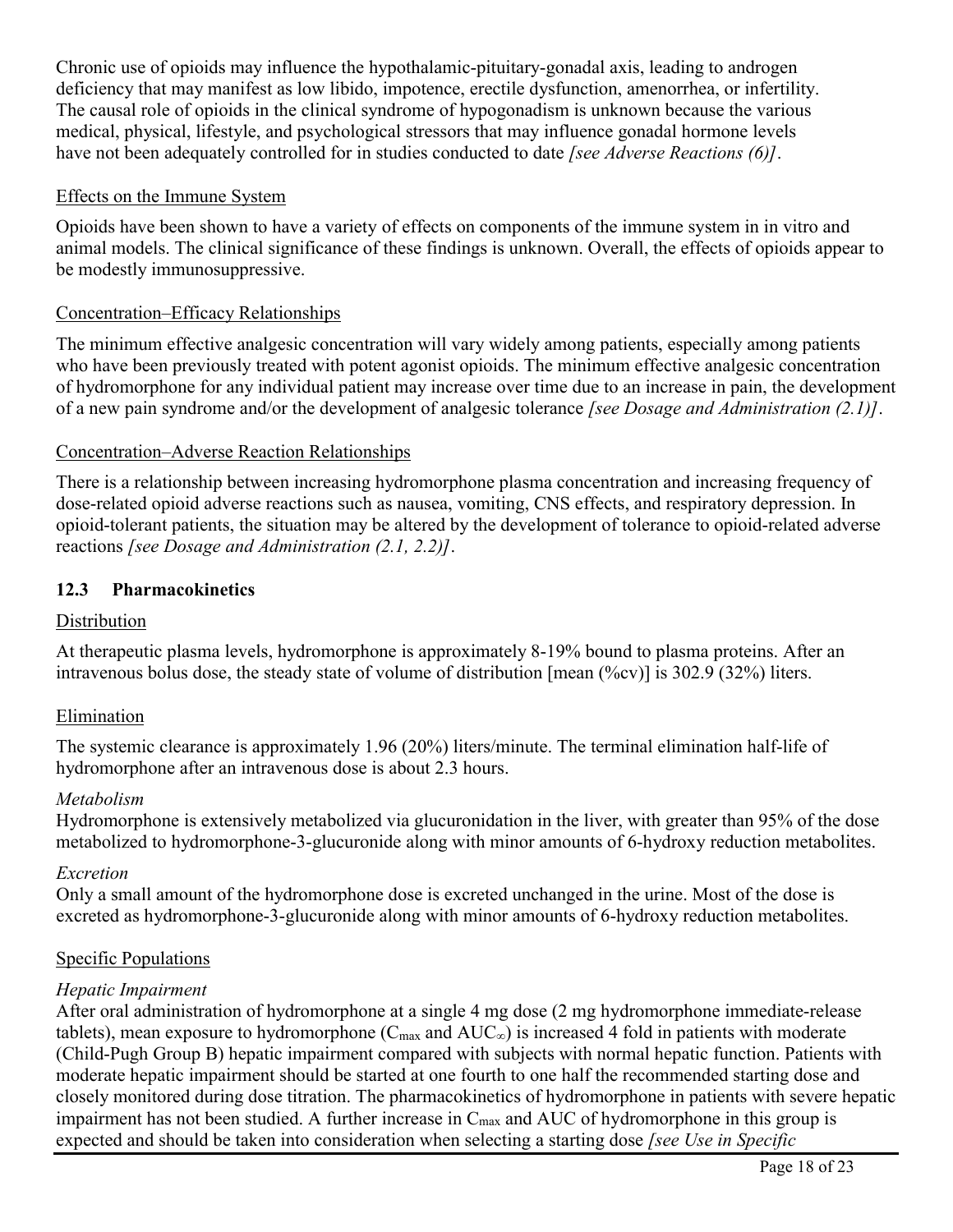## *Populations (8.6)].*

### *Renal Impairment*

The pharmacokinetics of hydromorphone following an oral administration of hydromorphone at a single 4 mg dose (2 mg hydromorphone immediate-release tablets) are affected by renal impairment. Mean exposure to hydromorphone ( $C_{\text{max}}$  and  $AUC_{0-\infty}$ ) is increased by 2 fold in patients with moderate (CLcr = 40 - 60 mL/min) renal impairment and increased by 4 fold in patients with severe (CLcr < 30 mL/min) renal impairment compared with normal subjects ( $CLcr > 80$  mL/min). In addition, in patients with severe renal impairment, hydromorphone appeared to be more slowly eliminated with a longer terminal elimination half-life (40 hr) compared to patients with normal renal function (15 hr). Start patients with renal impairment on one-fourth to one-half the usual starting dose depending on the degree of impairment. Patients with renal impairment should be closely monitored during dose titration *[see Use in Specific Populations (8.7)].*

#### *Age: Geriatric Population*

In the geriatric population, age has no effect on the pharmacokinetics of hydromorphone.

#### *Sex*

Sex has little effect on the pharmacokinetics of hydromorphone. Females appear to have a higher  $C_{\text{max}}$  (25%) than males with comparable  $AUC_{0-24}$  values. The difference observed in  $C_{\text{max}}$  may not be clinically relevant.

### **13 NONCLINICAL TOXICOLOGY**

#### **13.1 Carcinogenesis, Mutagenesis, Impairment of Fertility**

#### Carcinogenesis

Long-term studies in animals to evaluate the carcinogenic potential of hydromorphone have not been conducted.

#### **Mutagenesis**

Hydromorphone was not mutagenic in the *in vitro* bacterial reverse mutation assay (Ames assay). Hydromorphone was not clastogenic in either the *in vitro* human lymphocyte chromosome aberration assay or the *in vivo* mouse micronucleus assay.

#### Impairment of Fertility

No effects on fertility, reproductive performance, or reproductive organ morphology were observed in male or female rats given oral doses up to 7 mg/kg/day which is 2.8 times the human dose of 24 mg hydromorphone hydrochloride injection (4 mg every 4 hours), on a body surface area basis.

#### **16 HOW SUPPLIED/STORAGE AND HANDLING**

#### **Safety and Handling Instructions**

Access to drugs with a potential for abuse such as Hydromorphone Hydrochloride Injection presents an occupational hazard for addiction in the health care industry. Routine procedures for handling controlled substances developed to protect the public may not be adequate to protect health care workers. Implementation of more effective accounting procedures and measures to restrict access to drugs of this class (appropriate to the practice setting) may minimize the risk of self-administration by health care providers.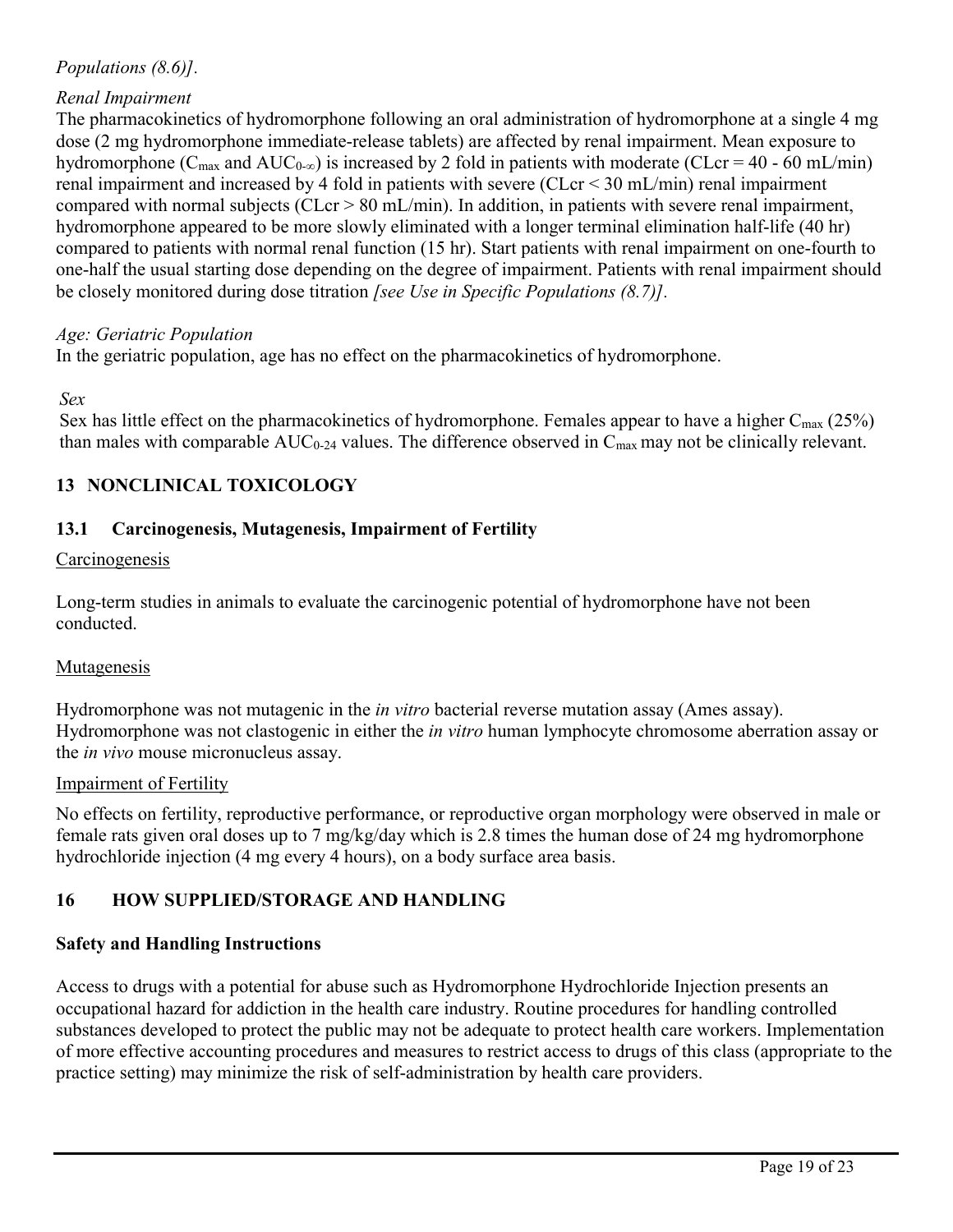## **How Supplied**

|                                                                                     | Concentration                   |
|-------------------------------------------------------------------------------------|---------------------------------|
| <b>Unit of Sale</b>                                                                 | (per total volume)              |
| NDC 0409-2552-01                                                                    | $1$ mg/mL                       |
| Carton of 10                                                                        |                                 |
| 1 mL fill in 1 mL Single-dose Ampul                                                 |                                 |
| NDC 0409-3356-01                                                                    | $2$ mg/mL                       |
| Carton of 10                                                                        |                                 |
| 1 mL fill in 1 mL Single-dose Ampul                                                 |                                 |
| NDC 0409-2540-01                                                                    | $4$ mg/mL                       |
| Carton of 10                                                                        |                                 |
| 1 mL fill in 1 mL Single-dose Ampul                                                 |                                 |
| NDC 0409-3365-01                                                                    | $2$ mg/mL                       |
| Tray of 25                                                                          |                                 |
| 1 mL fill in 2 mL Single-dose Vial                                                  |                                 |
| NDC 0409-3365-10                                                                    | $2$ mg/mL                       |
| Carton of 10                                                                        |                                 |
| 1 mL fill in 2 mL Single-dose Vial                                                  |                                 |
| NDC 0409-1283-31                                                                    | $1$ mg/mL                       |
| Carton of 10                                                                        |                                 |
| 1 mL fill in 2.5 mL Carpuject™ Single-dose cartridge with Luer Lock for             |                                 |
| the Carpuject™ Syringe System                                                       |                                 |
| NDC 0409-1312-30                                                                    | $2$ mg/mL                       |
| Carton of 10                                                                        |                                 |
| 1 mL fill in 2.5 mL Carpuject™ Single-dose cartridge with Luer Lock for             |                                 |
| the Carpuject™ Syringe System                                                       |                                 |
| NDC 0409-1304-31                                                                    | $4$ mg/mL                       |
| Carton of 10                                                                        |                                 |
| 1 mL fill in 2.5 mL Carpuject™ Single-dose cartridge with Luer Lock for             |                                 |
| the Carpuject™ Syringe System                                                       |                                 |
| NDC 0409-1283-05                                                                    | $0.5 \text{ mg}/0.5 \text{ mL}$ |
| Carton of 10                                                                        |                                 |
| 0.5 mL fill in 1.5 mL iSecure <sup>TM</sup> Single-dose Prefilled Syringe with Luer |                                 |
| Lock                                                                                |                                 |
| NDC 0409-1283-10                                                                    | $1$ mg/mL                       |
| Carton of 10                                                                        |                                 |
| 1 mL fill in 1.5 mL iSecure <sup>TM</sup> Single-dose Prefilled Syringe with Luer   |                                 |
| Lock                                                                                |                                 |
| NDC 0409-1312-10                                                                    | $2$ mg/mL                       |
| Carton of 10                                                                        |                                 |
| 1 mL fill in 1.5 mL iSecure <sup>TM</sup> Single-dose Prefilled Syringe with Luer   |                                 |
| Lock                                                                                |                                 |

Carpuject™ Single-dose cartridges with Luer Lock are packaged in a Slim-Pak™ tamper detection package. Note that a needle is not included.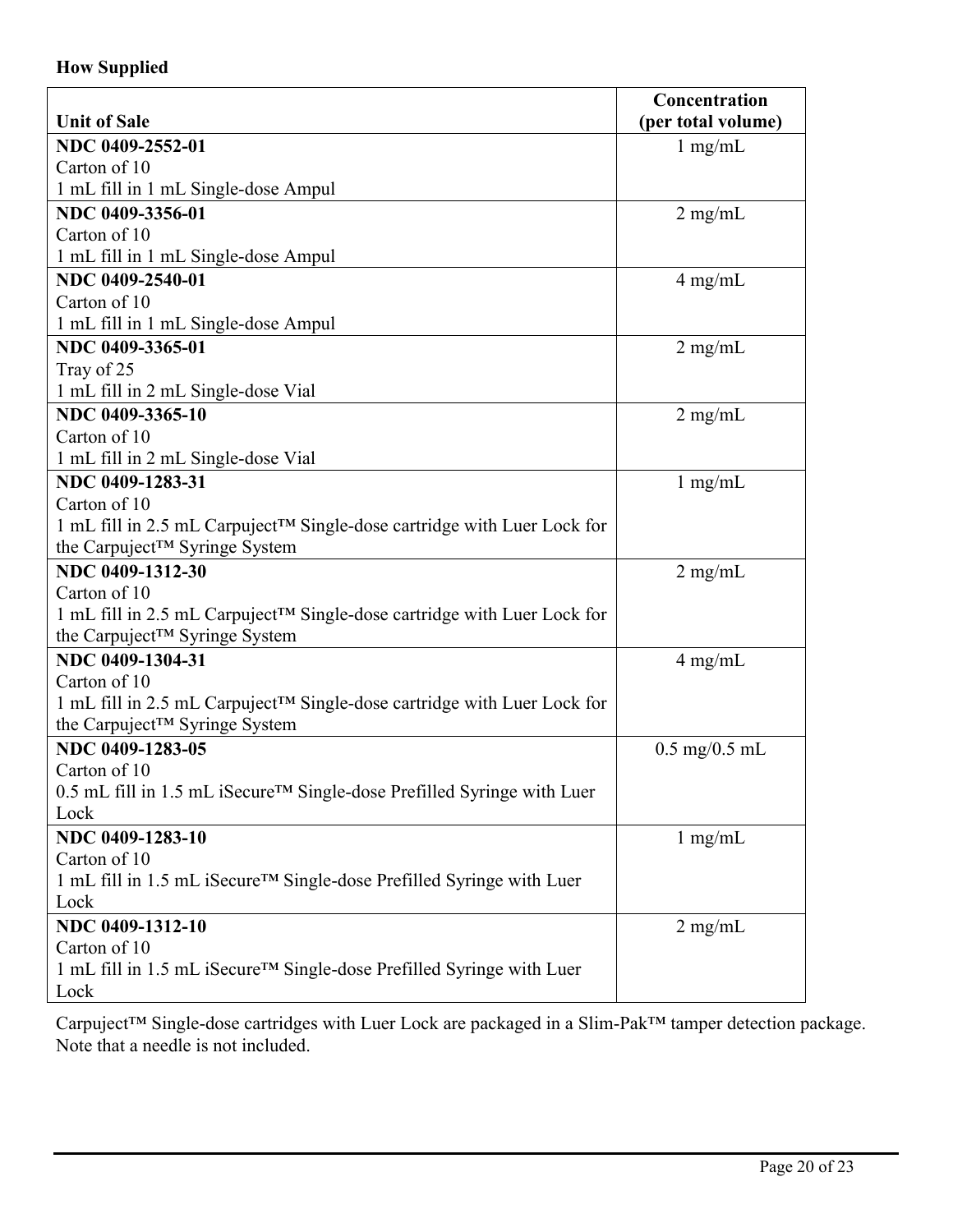#### PROTECT FROM LIGHT

Keep covered in carton until time of use. Store at 20° to 25°C (68° to 77°F); excursions permitted to 15° to 30°C (59° to 86°F) [See USP Controlled Room Temperature].

## **17 PATIENT COUNSELING INFORMATION**

#### Serotonin Syndrome

Inform patients that opioids could cause a rare but potentially life-threatening condition resulting from concomitant administration of serotonergic drugs. Warn patients of the symptoms of serotonin syndrome and to seek medical attention right away if symptoms develop. Instruct patients to inform their physicians if they are taking, or plan to take serotonergic medications. *[see Drug Interactions 7]*.

#### Constipation

Advise patients of the potential for severe constipation, including management instructions and when to seek medical attention *[see Adverse Reactions (6)]*.

Distributed by Hospira, Inc., Lake Forest, IL 60045 USA

Hośpíra

LAB-0856-4.0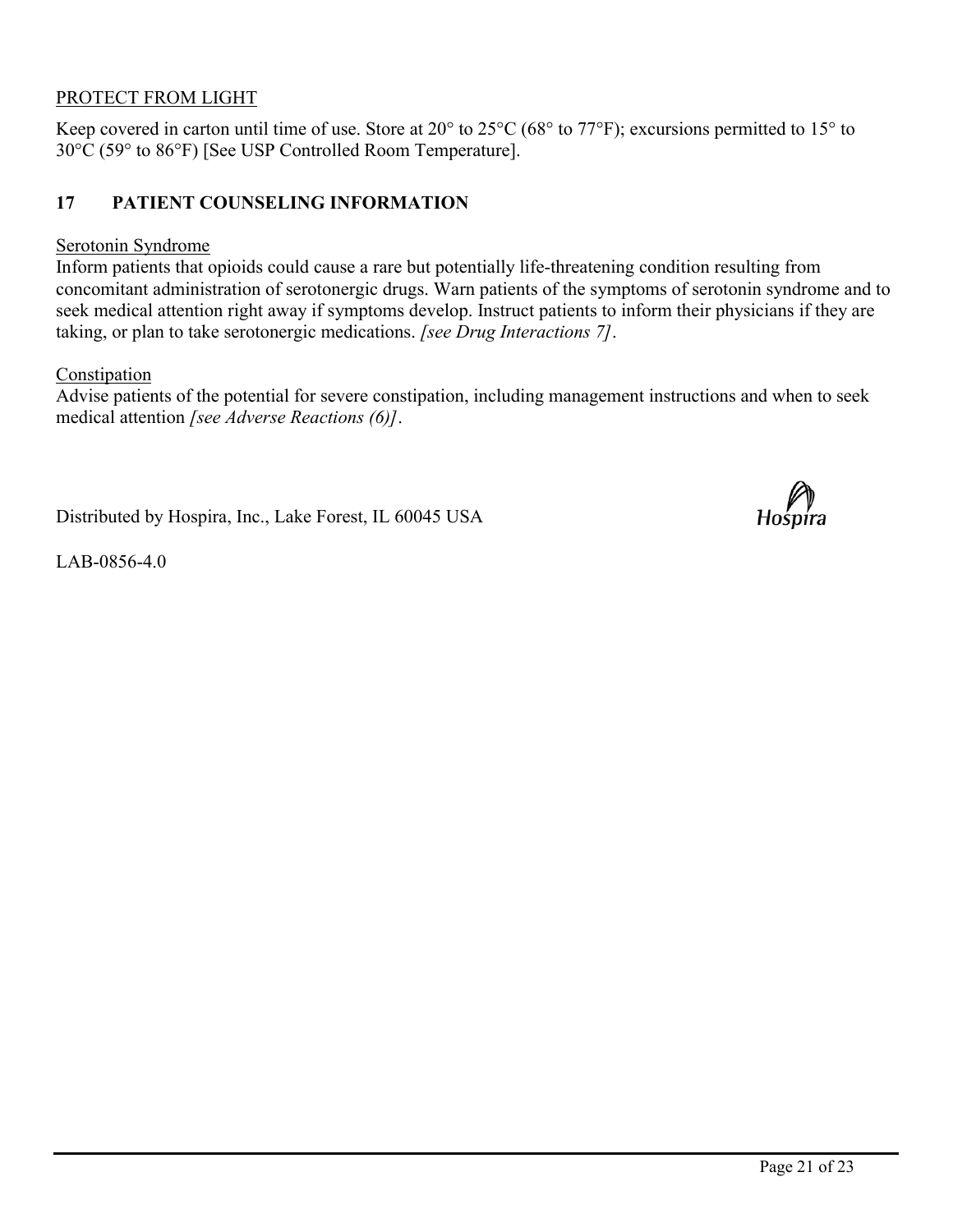## **INSTRUCTIONS FOR USE**

Instructions for using the Carpuject™ Syringe are available with the reusable Carpuject™ Holder, List 2049-02. Carpuject™ Single-dose cartridges are to be used ONLY with Carpuject™ Holders, List 2049-02.

## **To Use iSecure™ Syringe**

1. Remove green tamper evident band in a clockwise motion.

2. Depress (Push) the plunger rod. This will loosen the plunger rod that is located on the outside of the syringe barrel so that the plunger rod can be removed. This will also engage the syringe.